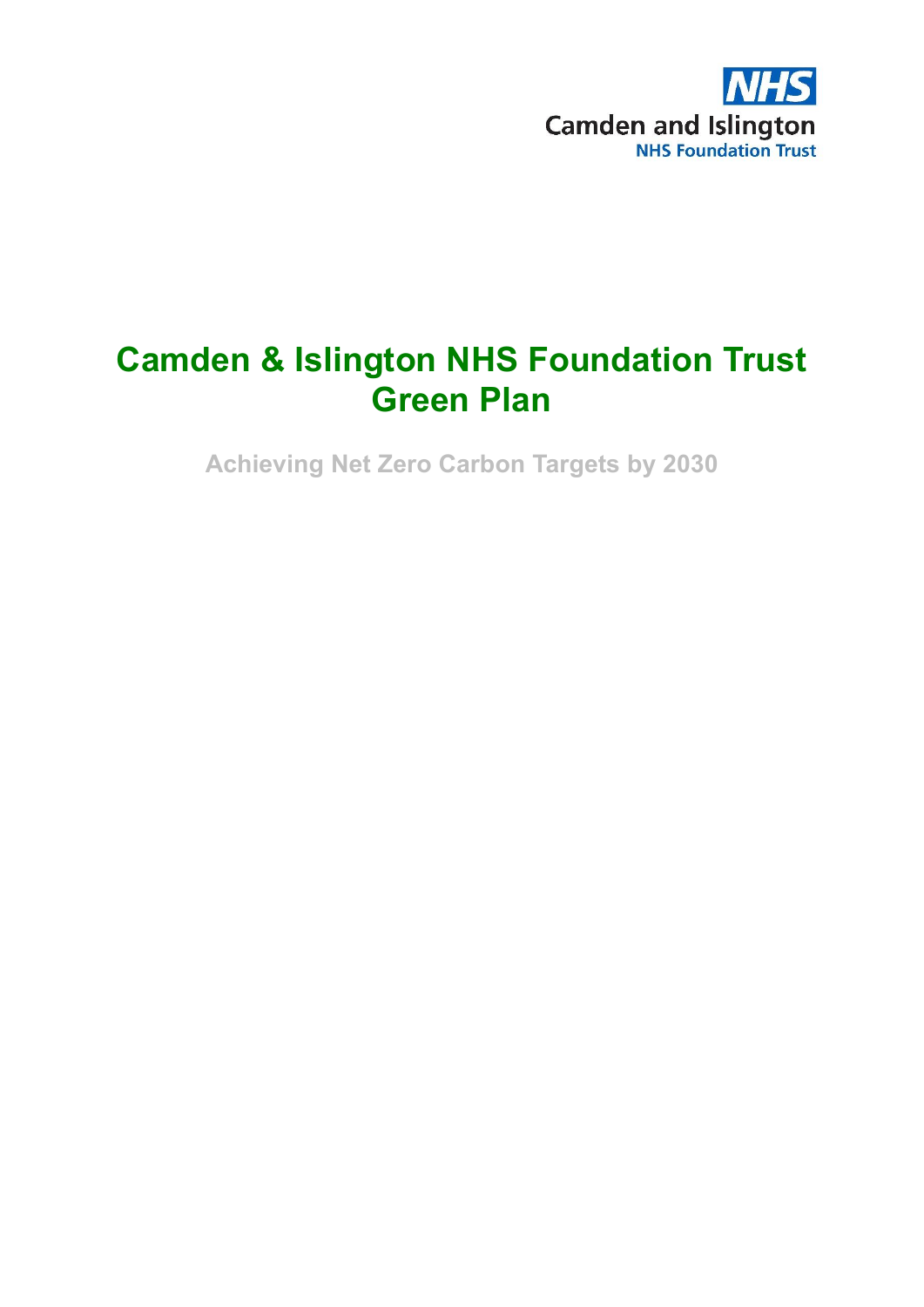## <span id="page-1-0"></span>**Introduction**

Welcome to our first Green Plan.

#### **Our ambition is to be London's greenest mental health trust and to achieve Net Zero carbon by 2030.**

This target is in line with the commitments of the London Mayor and our home councils of Camden and Islington.

Our Green Plan will put us at the forefront of innovation in sustainable mental healthcare, building on our deserved reputation as leaders in quality improvement and research. Our new buildings and facilities will be community assets of the highest environmental standards, and we will provide care in ways which ensure service users, carers and our staff can thrive – now and in the future. We are working with partners across the North Central London ('NCL') ICS (Integrated Care Systems), both NHS, local authority and third sector to co-ordinate our efforts and ensure that our plan is linked to the ICS plan.

C&I is part of a national health service, but we are also a local organisation, with strong connections to the people and places of Camden and Islington. Our Green Plan will help us play our full part in the social, environmental and economic sustainability of our communities.

We developed our Green Plan jointly with staff, service users and our local authority and voluntary sector partners. Any success in fulfilling our ambition will depend on continuing to work closely together, drawing on their expertise and passion to deliver our commitments and taking inspiration from their leadership.

Our strategy presents the outcomes that we are determined to achieve and is evidence of our commitment to improvement. The strategy focuses how we will reach our targets and the work programmes that will deliver them with particular regard to patient experience and patient access, ensuring we have supportive and engaged staff and volunteers who are representative of the patients we serve, and an environment that reflects the pressing needs of the climate emergency. We want this strategy to feel real and will continue to involve as many stakeholders as possible in new and innovative ways to ensure that we have the highest possible levels of engagement and corresponding outcomes and experience.

This strategy sets out our vision, aim and principles for achieving the zero-carbon target and how we will work to achieve this working alongside other Trust strategies and plans in the coming months and years.

We will also share our progress at regular intervals and look forward to celebrating the progress we are making.

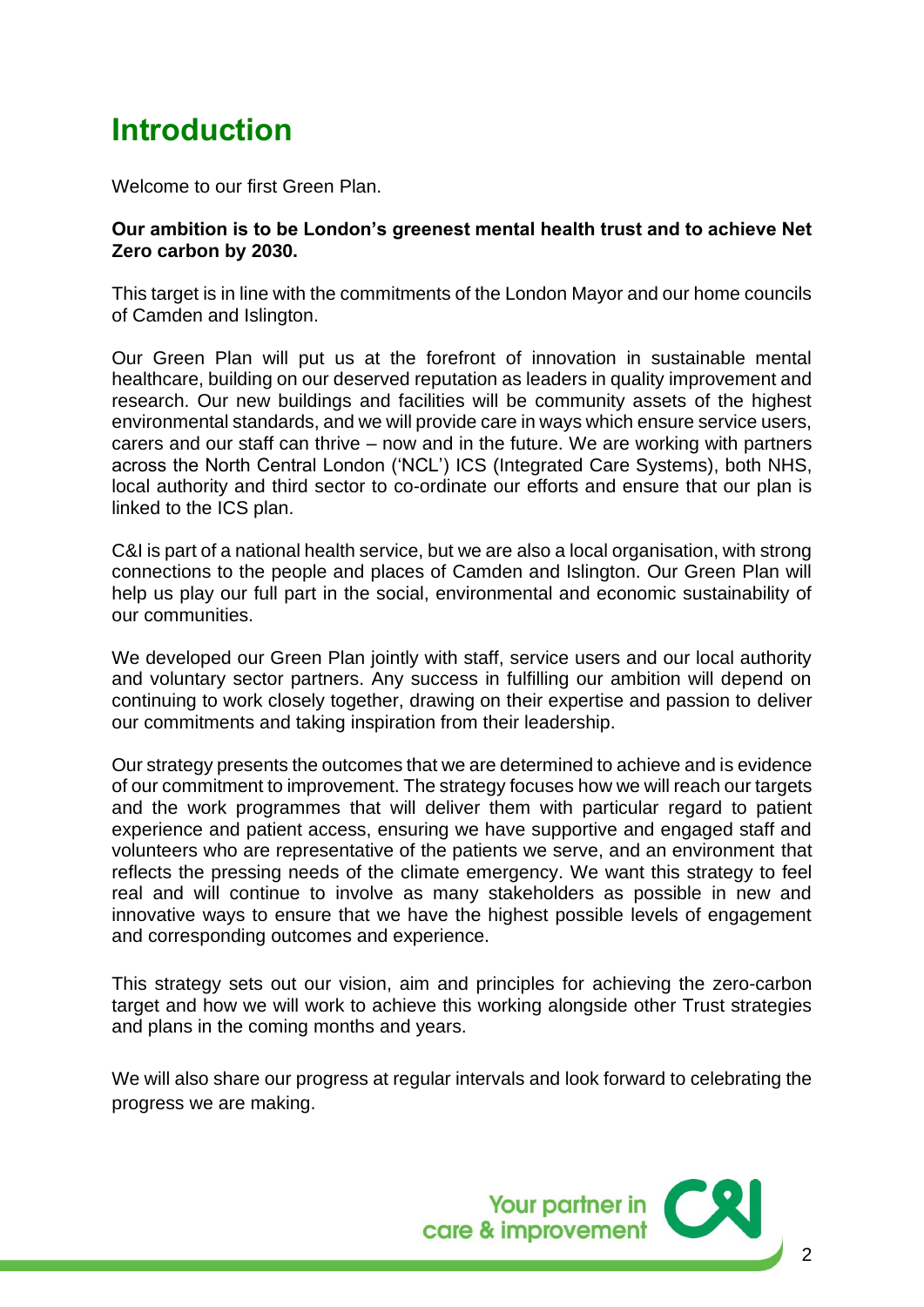# **Contents**

| 1 <sub>1</sub>                                                       |  |
|----------------------------------------------------------------------|--|
|                                                                      |  |
|                                                                      |  |
| 2.                                                                   |  |
| 3.                                                                   |  |
| 4.                                                                   |  |
|                                                                      |  |
|                                                                      |  |
| 5.                                                                   |  |
| 6.                                                                   |  |
| 7.                                                                   |  |
|                                                                      |  |
| Equality and Diversity Impact/Single Equalities Impact Assessment 24 |  |
| 8.                                                                   |  |
| 9.                                                                   |  |
|                                                                      |  |
|                                                                      |  |
|                                                                      |  |
|                                                                      |  |
|                                                                      |  |
|                                                                      |  |

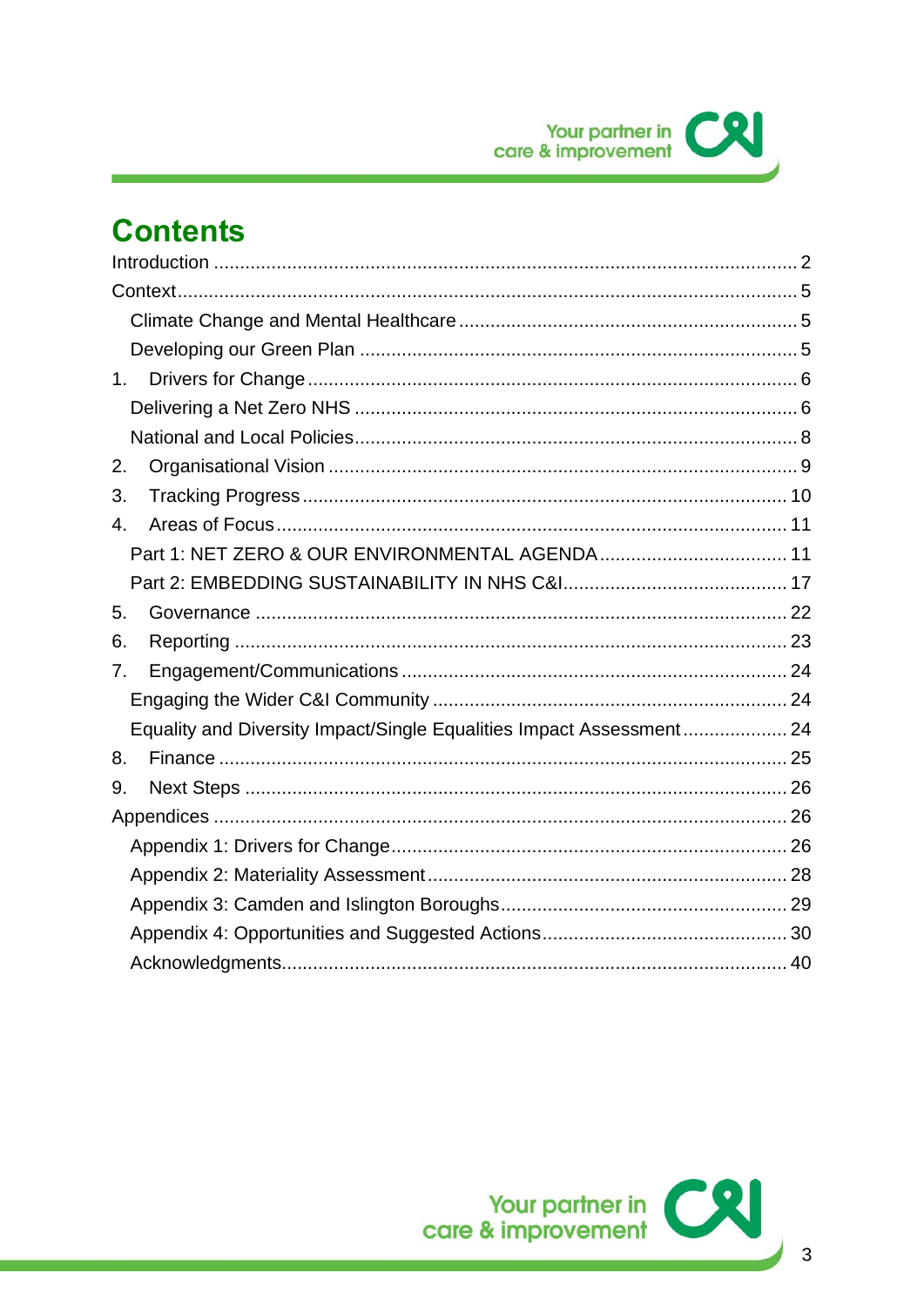#### INTRODUCTION | **PLAN ON A PAGE**





#### PART 2: **EMBEDDING SUSTAINABILITY IN NHS C&I**

In recognition of the interconnected nature of much of the sustainability agenda, we describe the actions we will take to fully embed sustainability across our organisation. In particular, enabling all our people to play their part. Many of these actions are less tangible than Part 1 and require partnership working and influencing through leadership.

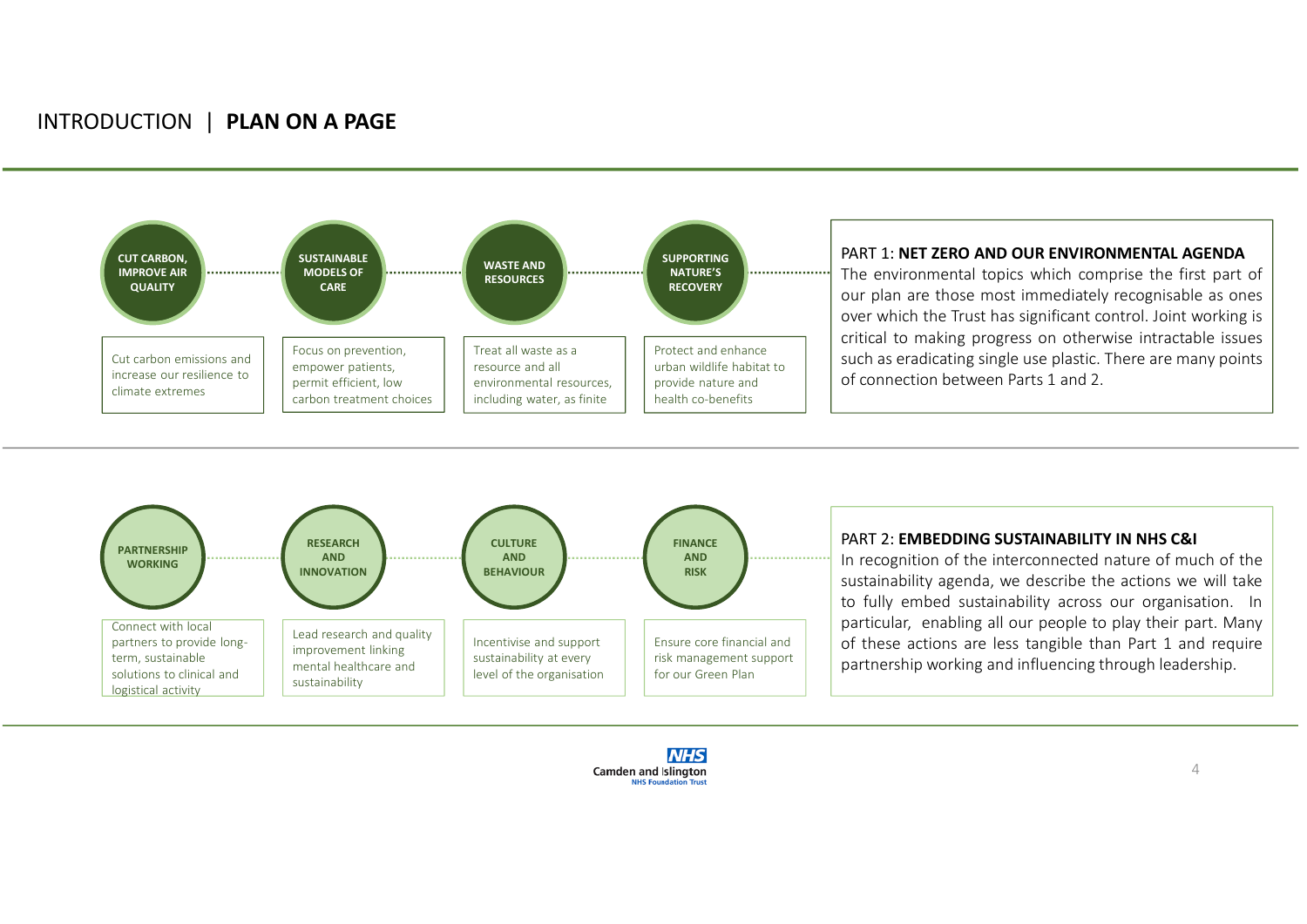# <span id="page-4-0"></span>**Context**

'Our patients are particularly at risk from the health impacts of climate change, and we work for an organisation (the NHS) that has enormous potential to reduce the UK's carbon emissions. As part of the health community, we have a strong and trusted voice which should be used.'<sup>i</sup>

## <span id="page-4-1"></span>**Climate Change and Mental Healthcare**

The climate emergency is a health emergency. The NHS has an imperative to act towards this via its responsibility to promote health and prevent illness. Action must not only cut NHS emissions - currently equivalent to 4% of England's total carbon footprint - but also build adaptive capacity and resilience into the way care is provided. This action will lead to direct benefit for patients, with research suggesting that the ways in which sustainable models of care can be enacted will have a direct impact on promoting mental health. The drivers of climate change are also closely tied to health inequalities, and hence are disproportionately felt by patients under mental health services. For example, it has been shown that the effects of flooding and heat waves are much more acutely felt by those with mental health diagnoses, leading to increased hospital admissions as a consequence of these in the UK.

## <span id="page-4-2"></span>**Developing our Green Plan**

We developed our Green Plan collaboratively with staff, service users and local stakeholders. We took this approach for two main reasons:

- We were able to draw on the expertise and experience of people across the Trust and from partner organisations such as Camden and Islington Councils and local environmental, health and social care groups and neighbourhood fora.
- We know that success depends on the engagement of our people staff and service users – in deciding where we should focus our efforts, working out the best ways to deliver our objectives and agreeing credible measures of progress.

#### **Setting our priorities**

The findings of our engagement activity were analysed using a 'materiality assessment' which considered their importance to ourselves and our stakeholders and their impact on our ability to achieve our ambition. For further information about this process, see **Appendix 2**.

The resulting Green Plan sets out our environmental goals, how we will achieve them and how we will measure our progress (Part 1). These goals are complemented and supported by further activity across the Trust to embed sustainability in everything that we do (Part 2).

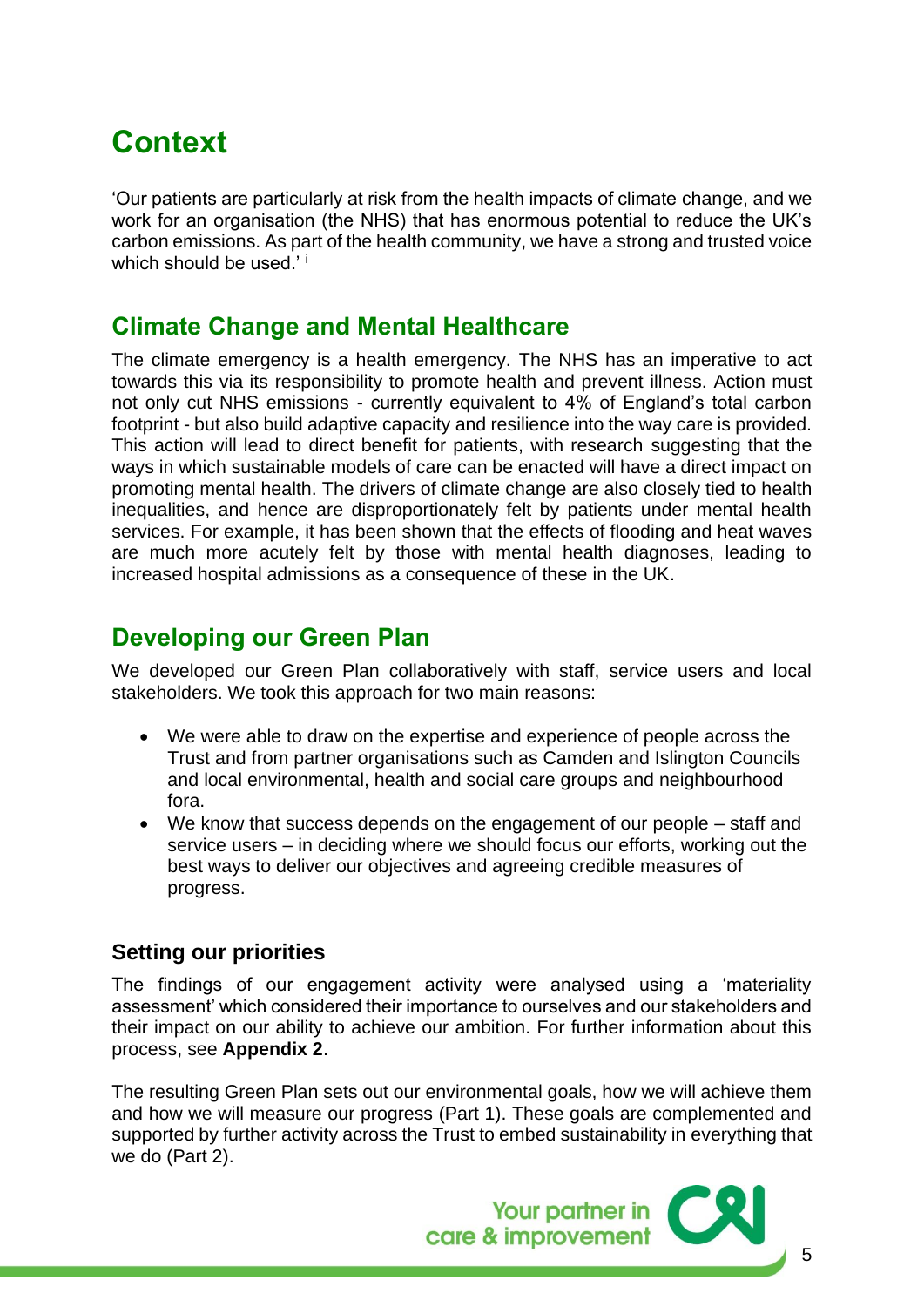# <span id="page-5-0"></span>**1. Drivers for Change**

Drivers provide a legal and policy context for improving sustainability and inform the content of our Green Plan. They support the NHS wide approach for achieving this and define the activities which will underpin delivery of long term environmental, social, and financial sustainability within C&I.

The drivers can be summarised into five key categories: legislative requirements, mandatory requirements, international guidance, UK guidance and health specific requirements. Some of the most relevant drivers for change are listed in **Appendix 1.**

Our Green Plan will consider global, national, and local plans and we will seek to collaborate with other organisations to achieve common goals.

## <span id="page-5-1"></span>**Delivering a Net Zero NHS**

#### **NHS Carbon Footprint and Carbon Footprint Plus**

The emissions produced by the Trust can be split into two categories, those produced directly by the NHS (the **NHS Carbon Footprint)** and those produced indirectly (**NHS Carbon Footprint Plus**)**.**

The Greenhouse Gas Protocol (GHGP)<sup>ii</sup> scopes cover a wider set of emissions, and support international comparison and transparency:

- GHGP scope 1: Direct emissions from owned or directly controlled sources, on site
- GHGP scope 2: Indirect emissions from the generation of purchased energy, mostly electricity
- GHGP scope 3: All other indirect emissions that occur in producing and transporting goods and services, including the full supply chain.

However, there are still some emissions that fall outside these scopes. As agreed with the NHS Net Zero Expert Panel, the NHS will also work towards net zero for a **NHS Carbon Footprint Plus** that includes all three of the scopes above, as well as the emissions from patient and visitor travel to and from NHS services and medicines used within the home.

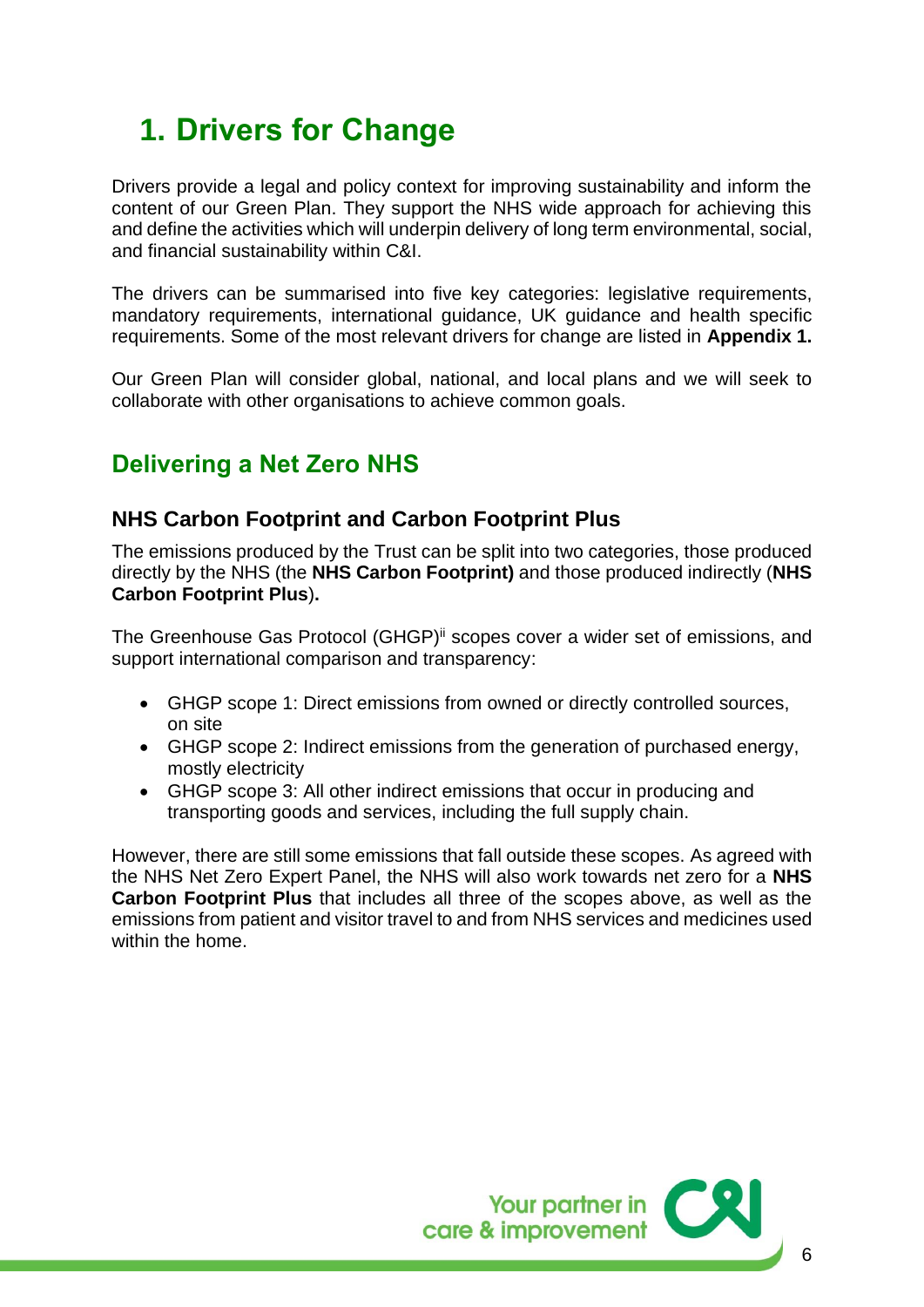The figure below outlines how the different scopes fit into the **NHS Carbon Footprint**  and the **NHS Carbon Footprint Plus,** as well as different examples of what makes up these scopes.



*GHGP scopes in the context of the NHS - from the Delivering a Net Zero NHS document*

#### **NHS Net Zero Commitments**

The commitments that have been mandated to be delivered by the NHS are set out in the Delivering a Net Zero document and the NHS standard contract.

Delivering a Net Zero NHS (2020) provides two 'clear and feasible targets':

- for the emissions we control directly (the NHS Carbon Footprint), net zero by 2040, with an ambition to reach an 80% reduction by 2028 to 2032.
- for the emissions we can influence (our NHS Carbon Footprint Plus), net zero by 2045, with an ambition to reach an 80% reduction by 2036 to 2039.

#### As per the 2021/22 NHS Standard Contract**:**

- Every trust to ensure a board member is responsible for their net zero targets and their Green Plan. Similarly, every ICS is asked to designate a board-level lead to oversee the development of their own Green Plan.
- Every trust to have a Board approved Green Plan by January 2022.
- Every trust to purchase 100% renewable energy from April 2021, with supply contracts changing as soon as possible.

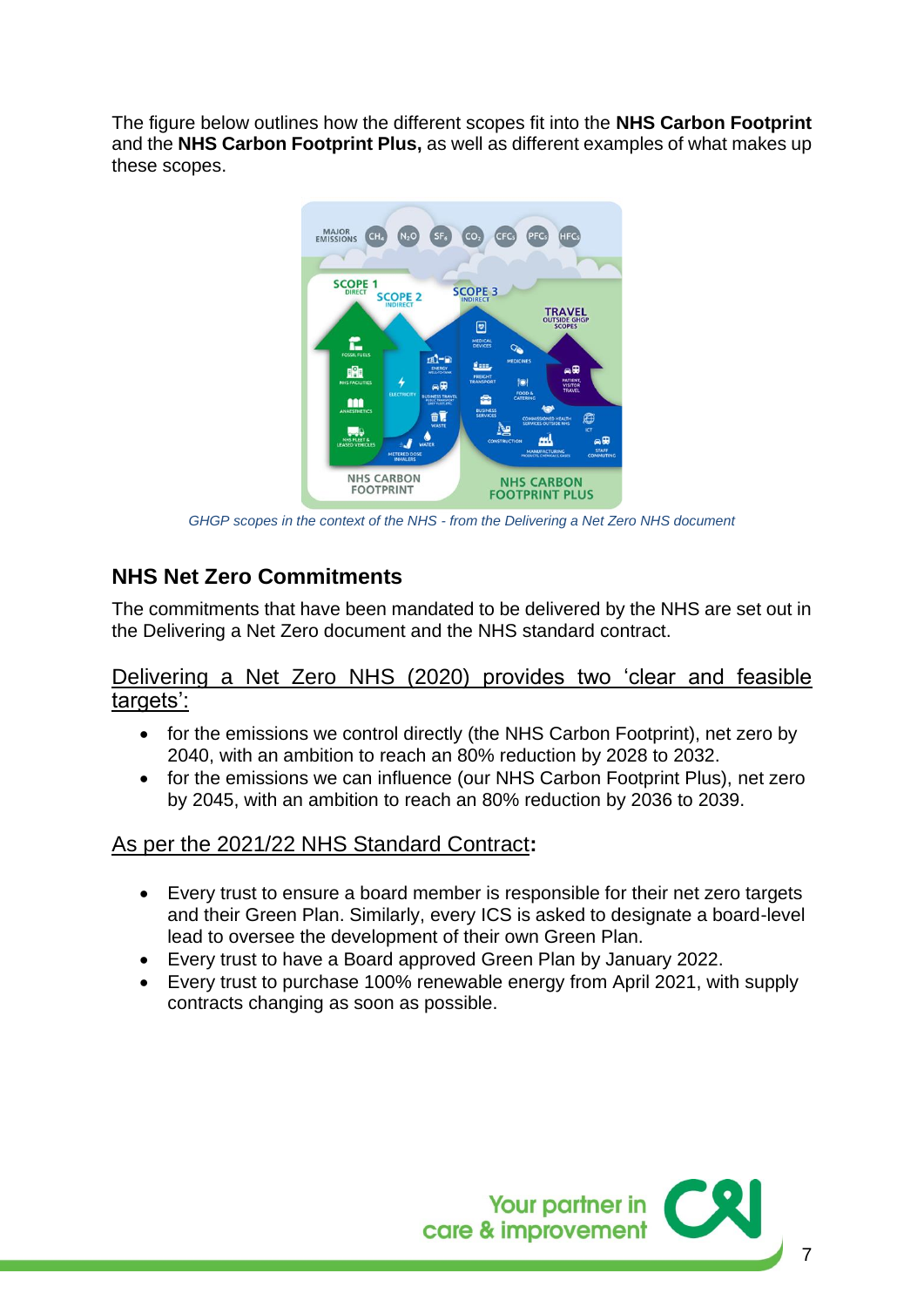### **NHS Green Goals**

The NHS has a set of green goals that were set out in relation to implementing green goals and sustainability.

- Ensure every NHS organisation is supporting the NHS wide ambition to become the world's first healthcare system to reach Net Zero carbon emissions.
- Prioritise interventions which simultaneously improve patient care and community wellbeing while tackling climate change and broader sustainability issues.
- Support organisations to plan and make prudent capital investments while increasing efficiencies.

## <span id="page-7-0"></span>**National and Local Policies**

#### **NHS Long Term Plan**

The NHS published its first ever long-term plan on 7 January 2019. The plan includes the NHS' commitments towards sustainability:

- A commitment to the carbon targets in the UK government Climate Change Act (2008), reducing carbon emissions (on a 1990 baseline) by 34% by 2020; 51% by 2025 and 80% by 2050.
- The NHS is committed to improving air quality by cutting business mileage by 20% by 2023/24; ensuring that at least 90% of the NHS fleet uses lowemissions engines (including 25% ultra-low emissions) by 2028; and phasing out primary heating from coal and oil fuel on NHS estates.
- The NHS will ensure that all trusts adhere to best practice efficiency standards and adoption of new innovations to reduce waste, water, and carbon, in addition to reducing single-use plastics.

The plan outlines the idea of the NHS as an 'anchor institution', which is an important concept to promote an understanding of the NHS' contribution to the local economy, society and environment.

The idea of prevention and more efficient working is threaded throughout the plan, e.g., by promoting earlier detection of illness. Preventing illnesses from happening in the first place is the best possible way for the NHS to become the most sustainable health and care system it can be.

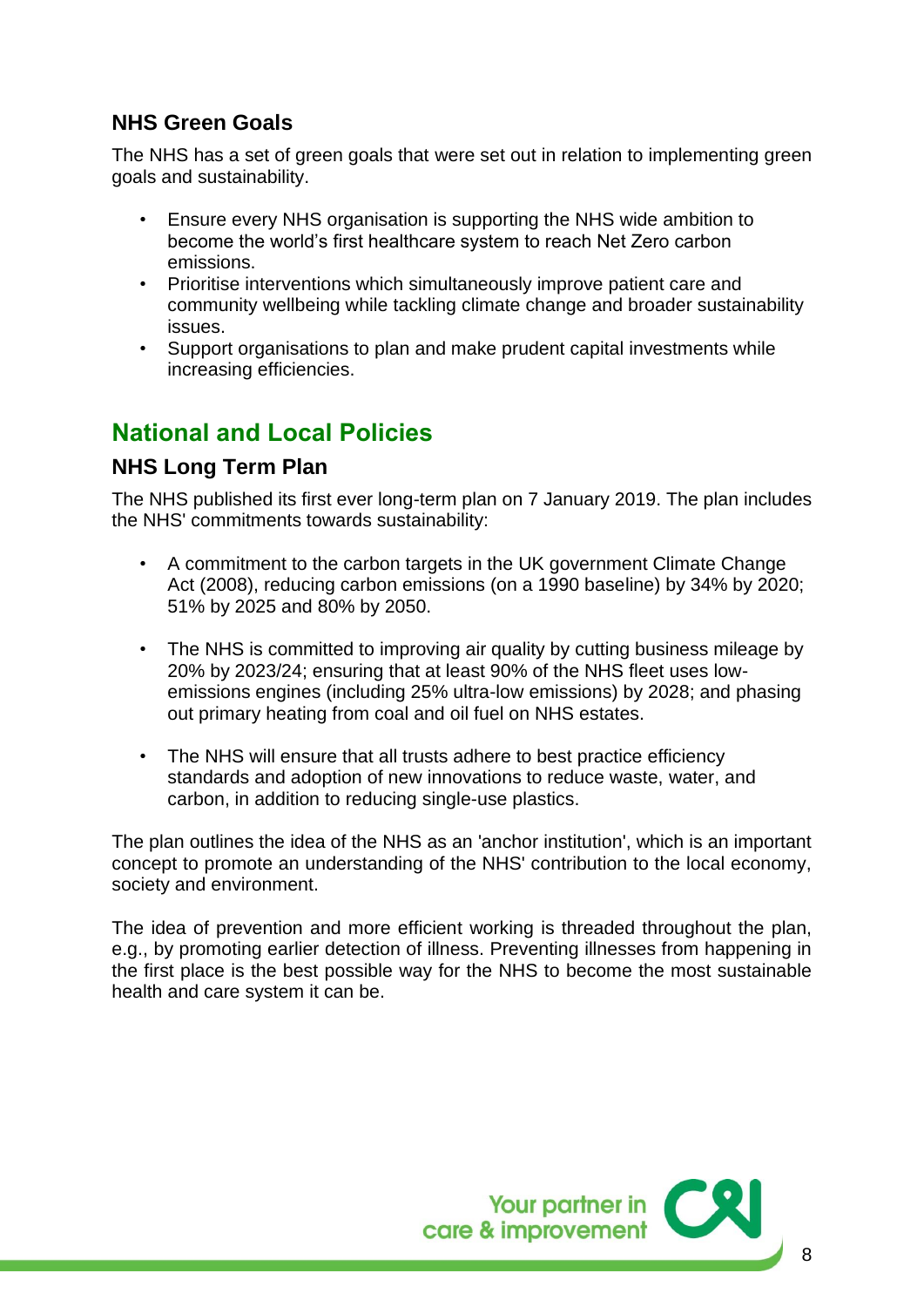## **Collaboration and Partnerships**

Our local councils have both declared a 'climate emergency' and are engaged in major initiatives to reduce carbon emission and improve air quality. We have much to learn from pioneering work in Camden and Islington and can only achieve the goals of our Green Plan by working closely together. Camden has been asked by the mayor to take a lead on efforts to address London's air quality, in line with the 'London Vision'; while Islington's pioneering multi-agency work on energy efficiency and seasonal health is being rolled out across other boroughs.

Improving and sustaining the good mental health of adults and children are also priorities for both councils. Their joint strategies with their clinical commissioning groups aim to address the wider determinants of health and health inequalities, including increasing accessing to nature and good quality green space for all.

#### **See Appendix 3**

## <span id="page-8-0"></span>**2. Organisational Vision**

**We want to be London's greenest mental health trust and to achieve Net Zero carbon by 2030.**

**We share NHS England's vision of sustainable development:**

*"We recognise that Sustainable Development is a critical factor in our organisation being able to deliver world class healthcare, both now and in the future. We are therefore dedicated to ensuring we create and embed sustainable models of care throughout our operations and to ensuring our operations, and our estate(s), are as efficient, sustainable and resilient as they possibly can be."*

As a publicly funded NHS organisation, we have a responsibility to make smart and efficient use of resources and improve the health and resilience of the communities we serve.

We aim to be a sustainability forerunner and leader in both the public and private sectors. The main challenge we face is to continually improve health and wellbeing and deliver high quality care, when necessary, within available financial, social, and environmental resources.

The five guiding principles of sustainability which have been adopted by the Department of Health and the NHS Sustainable Development Unit are:

- Living within environmental limits
- Ensuring a strong, healthy, and just society
- Achieving a sustainable economy
- Promoting good governance
- Using sound science responsibly

Your partner in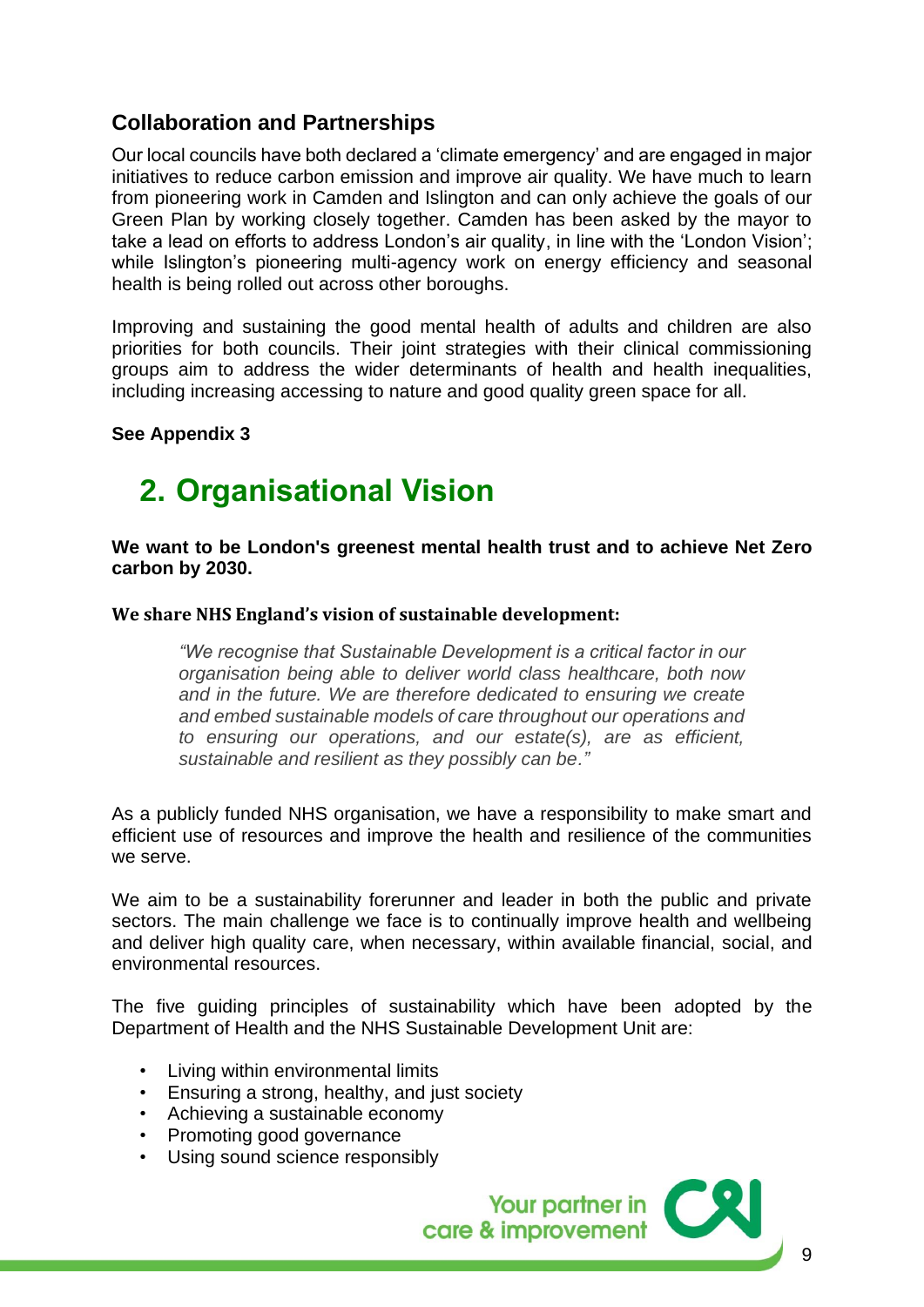# <span id="page-9-0"></span>**3.Tracking Progress**

As part of this Green Plan, the trust have benchmarked themselves against the NHS SDU using the Sustainable Development Action Tools (SDAT). Moving forward, the trust will be able to compare scores with other trusts to take advantage of progress other NHS institutions have made.

The assessment is divided into 10 modules:

- Corporate Approach
- Asset Management and Utilities
- Travel and Logistics
- Adaptation
- Capital Projects
- Green Space and Biodiversity
- Sustainable Care Models
- Our People
- Sustainable use of Resources
- Carbon/Green House Gases

Within the SDAT modules there are four cross-cutting themes: Governance and Policy, Core Responsibilities, Procurement and Supply Chain and Working with Staff, Patients and Communities.

The scoring is based on sustainable actions that the trust can undertake to become sustainable healthcare providers. The scoring is based on three points for a completed action, and one point for an action the trust has started but not yet completed.

Our SDAT scores will be used as a proxy for overall organisational performance, with additional reporting for the following areas:

- 1. Organisational carbon footprint against Climate Change Act reduction requirements
- 2. Building energy, water and waste use, and associated carbon emissions
- 3. Patient and Staff travel; monitoring and reporting using the SDU Health Outcomes of Travel Tool (HOTT)
- 4. Progress against the high level aims and objectives of the Green Plan
- 5. Create a set of Sustainability KPI's to report to the board in the next 6 months

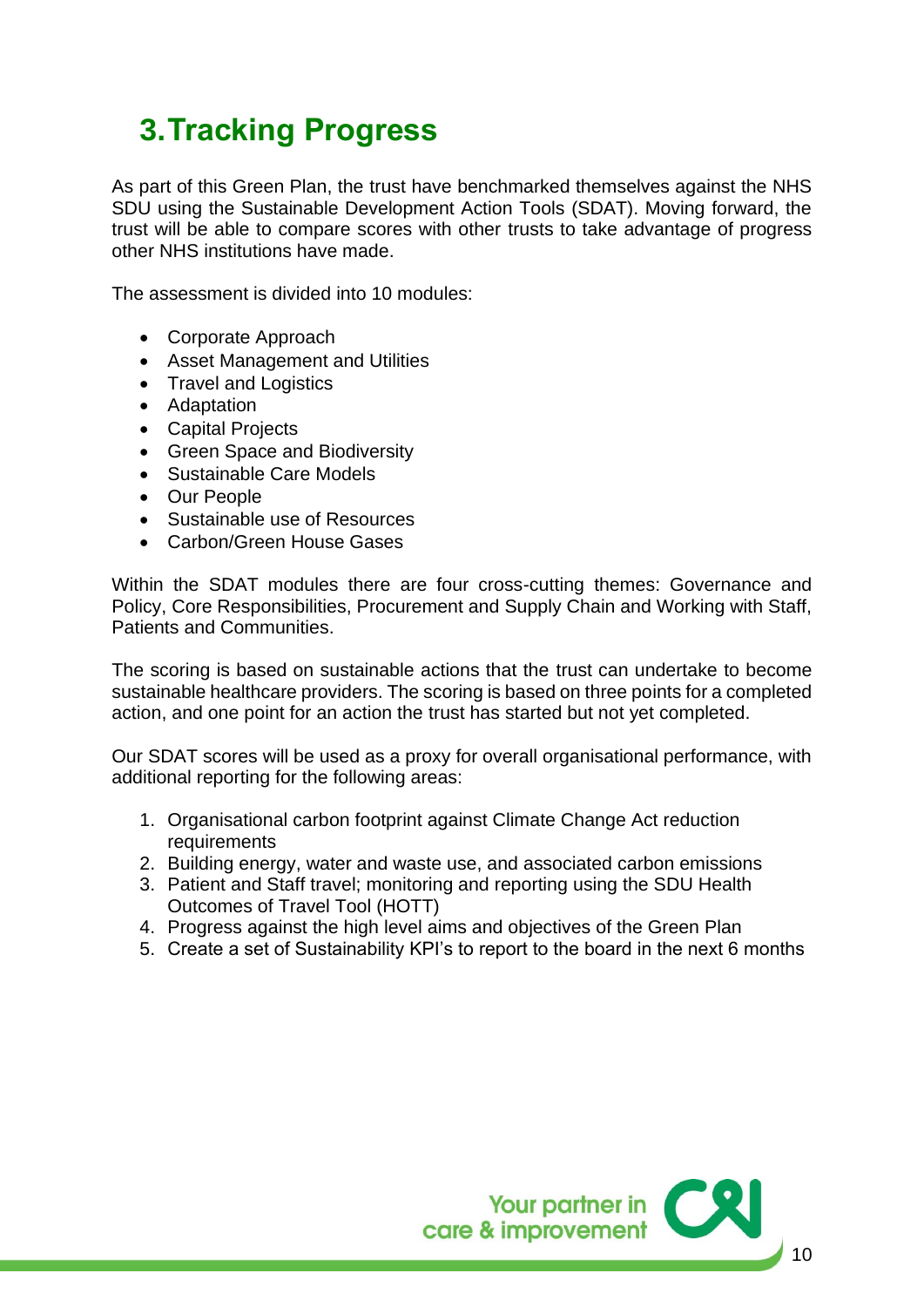# <span id="page-10-0"></span>**4. Areas of Focus**

## <span id="page-10-1"></span>**Part 1: NET ZERO & OUR ENVIRONMENTAL AGENDA Cut Carbon**

We are responding to the climate emergency to safeguard physical and mental health and the environment that sustains life. Our trust covers two inner-city boroughs, where air quality is also a key determinant of health. Our patients, carers and staff will be affected by climate change, with associated extreme weather events such as heatwaves or flooding being shown to increase the burden and severity of a variety of mental disorders. These impacts will continue to worsen as carbon emissions continue to rise. To avoid the most threatening conditions to society, the global temperature increase must be restricted to a heating of as close to  $1.5\degree$ C as possible. We can do this by achieving 'Net Zero' emissions, in line with the launch of NHS England's Delivering a Net Zero NHS. Our greatest potential mitigating the effects of climate change is in making our estates greener, by ending our use of fossil fuel and maximising efficiencies. We can also influence others' emissions in tangibly committing to do so.

#### What do we want to achieve?

- Become a Net Zero trust by 2030
- Continually improve the resilience of our buildings and facilities to weather extremes; improve air quality for our patients and local residents
- Implement an effective package of measures to assist our suppliers, partners, staff, and peer organisations to cut their carbon emissions.

#### How will we get there?

#### *Estate-related emissions*

- We will continue to vigorously pursue energy efficiency opportunities across our estate.
- We will cease all combustion of fossil fuel where possible. This is partly dependent on others. For instance, more rapid deployment of hydrogen technology for heating would facilitate this.
- We will deliver low and zero carbon construction and refurbishment projects or future-proof for later retrofit of measures and technologies where not immediately possible, supported by taking a Whole Life Costing approach on all our estates projects.

#### *Supporting active travel and air quality initiatives*

- Promote active travel for staff and service users
- Ensure air quality and active travel considerations are embedded in redevelopment activities
- Work with local government partners to support joint action to improve air quality and promote active travel

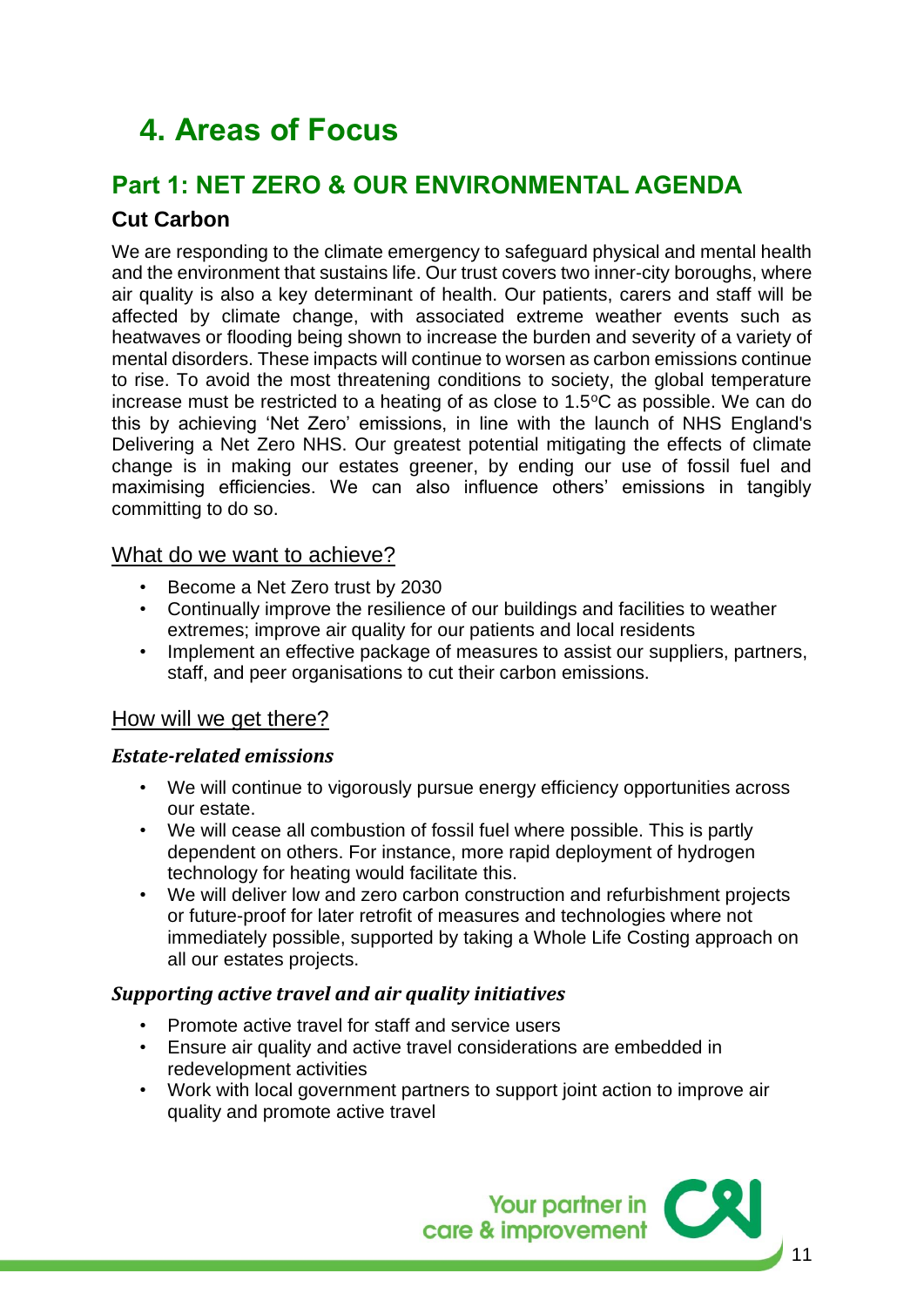• Collaborate where appropriate with our NHS colleagues across Camden and Islington, learning from their experience of, for example, the Clean Air Hospital Framework.

#### How will we measure progress?

- Monitor the performance of existing buildings
- Produce a record of sustainability certifications already achieved (e.g. BREEAM (Building Research Establishment Environmental Assessment Method)) for new build and refurbishment projects, complete in the next 6 months
- Create a baseline for fleet mileage and target for improvement
- Carbon emissions from travel using the SDU Health Outcomes Travel Tool (HOTT) Tool

#### **Improve Air Quality**

Travel constitutes 14% of the NHS carbon footprint, making it a key area of focus towards Net Zero. Air quality is also a particularly important determinant of health in inner London. There are evidenced health benefits associated with encouraging active transport among staff and patients and their care networks.

Poor air quality can be highly localised and results from emissions of various gases from diverse sources including buildings, construction projects and, most significantly, vehicle travel.

#### What do we want to achieve?

- Reduce our negative impacts in line with *Delivering a Net Zero NHS* and London travel-related emissions targets
- Embed this improvement by progressively removing all sources of air pollution controlled by the Trust
- Realise the health benefits of taking action by facilitating increased active travel by staff and service users

#### How will we get there?

Taking action on air quality is well aligned to action on climate change. The same sources of pollution typically contribute both greenhouse gases as well as the particulate matter and other gases most harmful to health. The strategy to progressively move to zero combustion therefore supports both priorities in tandem.

#### *Removing our own sources of air pollution*

We will look to cut emissions of pollutant gases arise from various sources currently in control of the trust, such as deliveries of goods to the trust, dust arising from construction activity and flue gases from gas boilers. The specific type of air pollution varies in terms of significance for health and varies by source.

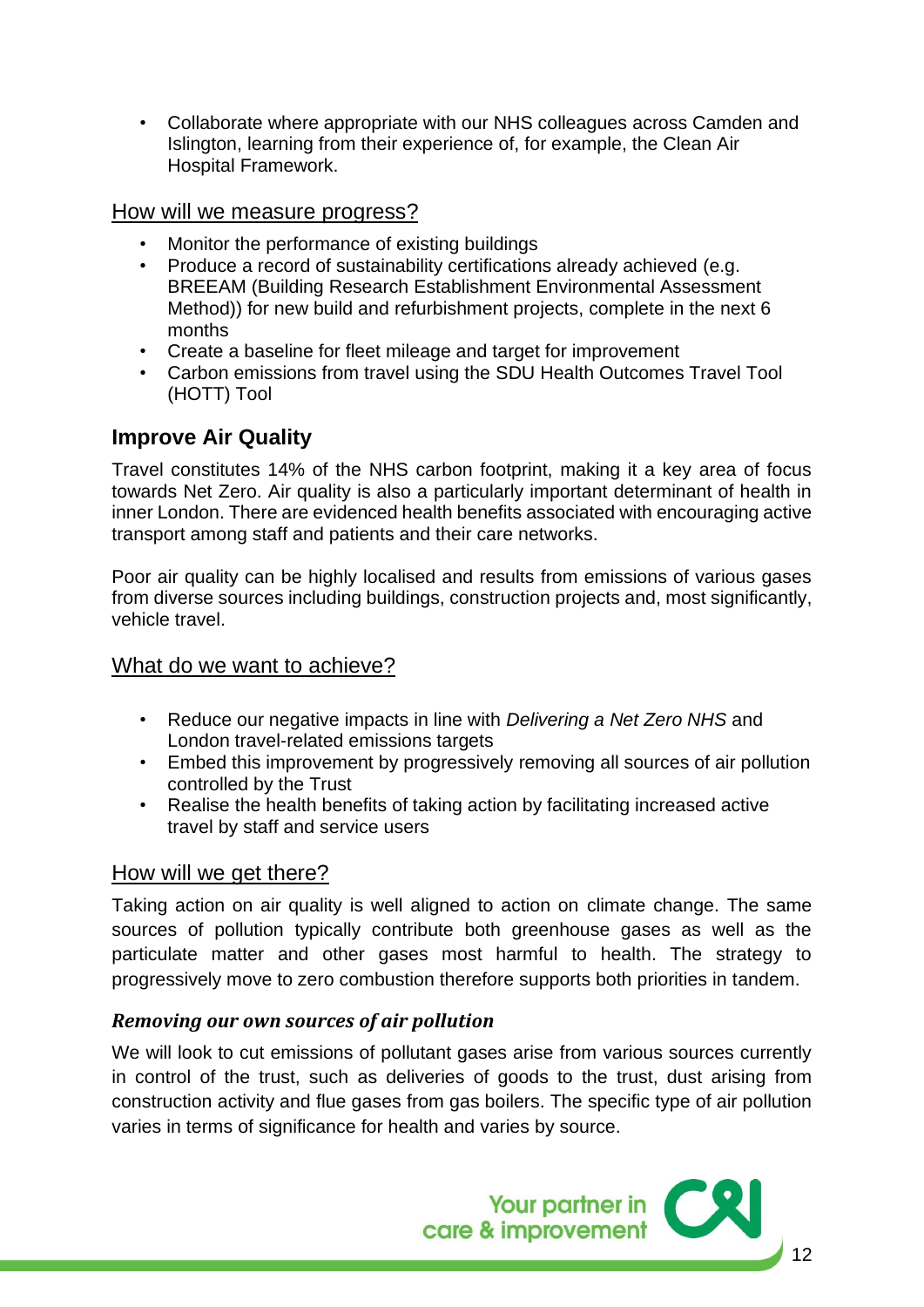#### How will we measure progress?

- Undertake annual carbon footprint for the trust's activities to measure progress against carbon reduction targets
- Undertake a staff travel survey in the next 6 months
- Track progress against the trust's carbon reduction target

### **Sustainable Models of Care**

Sustainable care is good care. It enables mental health providers to focus on what they are already good at doing; working with their patients in a holistic way, considering their needs in relation to the world in which they live, and addressing the social determinants of their health.

A focus on prevention will stop the need for more intensive forms of mental healthcare to arise. Empowering patients to monitor and manage their mental health via connecting them in with nature-based solutions will help reduce reliance on secondary mental health services. We will cut carbon by using efficient use of resources and by choosing the lowest carbon-intensive strategies when the need arises.

#### What do we want to achieve?

- Enable our patients to address the social determinants of their mental health, and to work towards addressing issues of isolation, housing, financial pressures, and education.
- Offer patients the latest in strategies for taking ownership of their mental health and connect them in with nature, or environmental-based solutions to mental health.
- Become an efficient trust, reducing clinical and pharmaceutical waste, with a focus on providing the greatest clinical value from any interventions for our patients.
- Enable clinicians to choose treatment choices with the most positive environmental impact possible.

#### How will we get there?

- Understand the current, common barriers that staff face when attempting to work with clients towards issues of housing, finance, education, and isolation. Work towards addressing these with local partners. Maximise opportunities for this via the new Core Teams structure.
- Understand and implement best practice for preventing the need for more intensive forms of inpatient care, such as strategies for reducing violence and aggression on the wards, or substance misuse which may lead to step-backs in patients' progression towards discharge.
- Work with patients to develop their skills managing their own conditions, such as using apps for self-monitoring and connecting in with peer support networks.
- Enable staff to make use of social prescribing initiatives and link in with local green-space solutions to mental health.

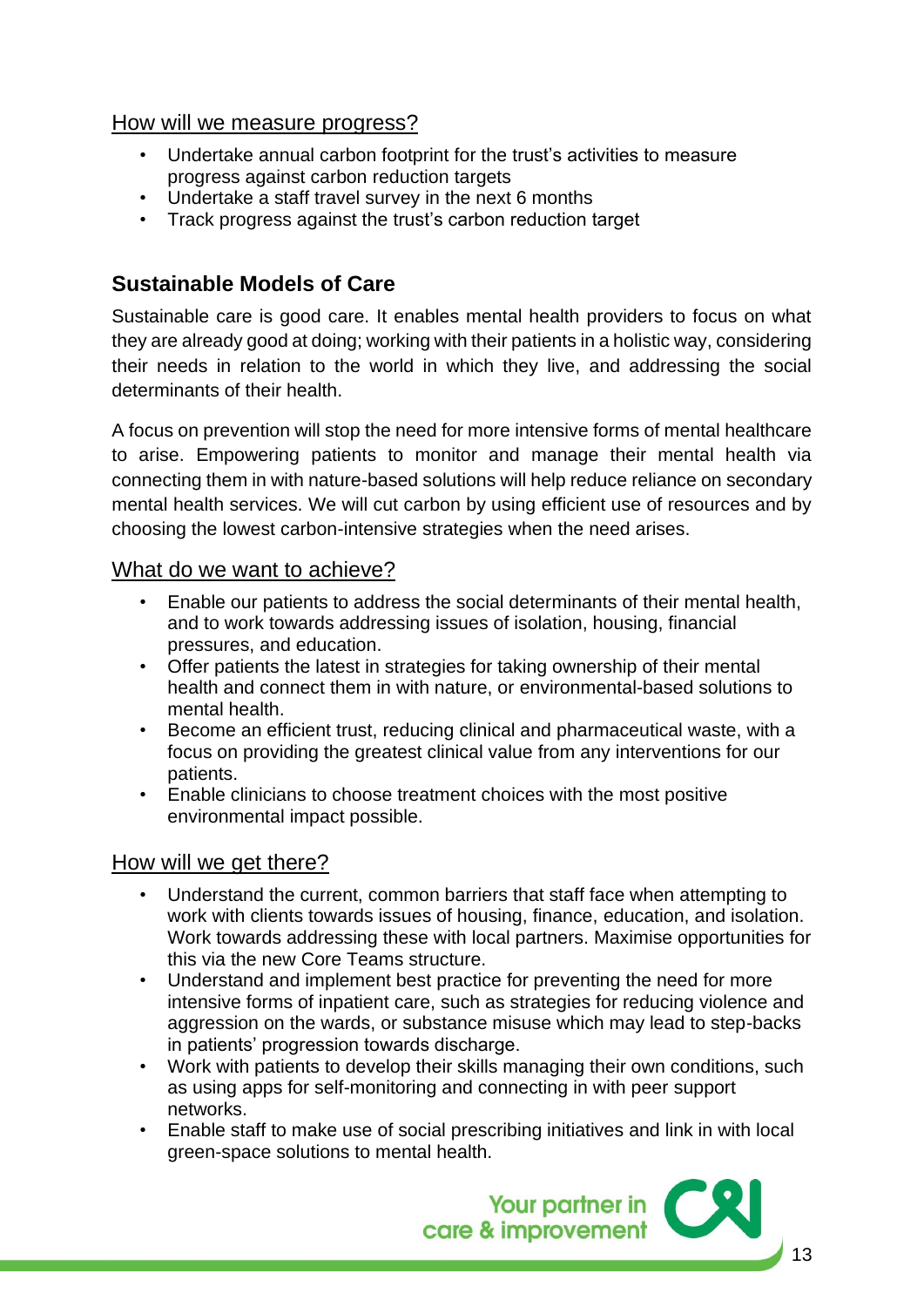- Work with prescribers and pharmacy to reduce unnecessary prescribing and pharmaceutical waste. Understand local opportunities for recycling pharmaceutical waste, such as Mixed Dose Inhalers (MDIs).
- Expand the use of telemedicine, where appropriate, and embed the ability to offer an appropriate mix of face to face and distance clinical encounters.
- Understand the carbon impact of prescribing choices when information becomes available.

#### How will we measure progress?

- Use modified versions of the RCGP's Green Toolkit for Healthcare to measure progress towards more sustainable outpatient and inpatient service delivery.
- Use a Sustainable Quality Improvement (SusQI) framework to approach projects in specific areas, such as prescribing, clinical waste and patient travel and review progress at meaningful intervals.

#### **Waste and Resources: Treat all waste as a resource and all environmental resources, including water, as finite**

Our careful use of resources underpins several positive sustainability outcomes. Whether it is water or materials, over-consumption has placed excessive pressure on the environment. It can come as a surprise to learn that London is ranked as one of the most water stressed cities globally.

The NHS is a major generator of waste, including a high volume of hazardous waste streams that need to be carefully handled to ensure safety and minimisation of environmental harm.

#### What do we want to achieve?

- Achieve zero waste to landfill and zero waste entering the external environment
- Continuously reduce our demand for fresh water and encourage the recognition of its scarcity as a natural resource
- Take strong steps to reduce single use plastics

#### How will we get there?

#### *Zero waste to landfill and the circular economy*

Our March 2019 Waste Management Policy contains detailed guidance including promotion of the waste management hierarchy whereby waste is considered as a potential resource.

We will continue to apply the waste hierarchy:

- 1. Waste prevention
- 2. Preparing for re-use

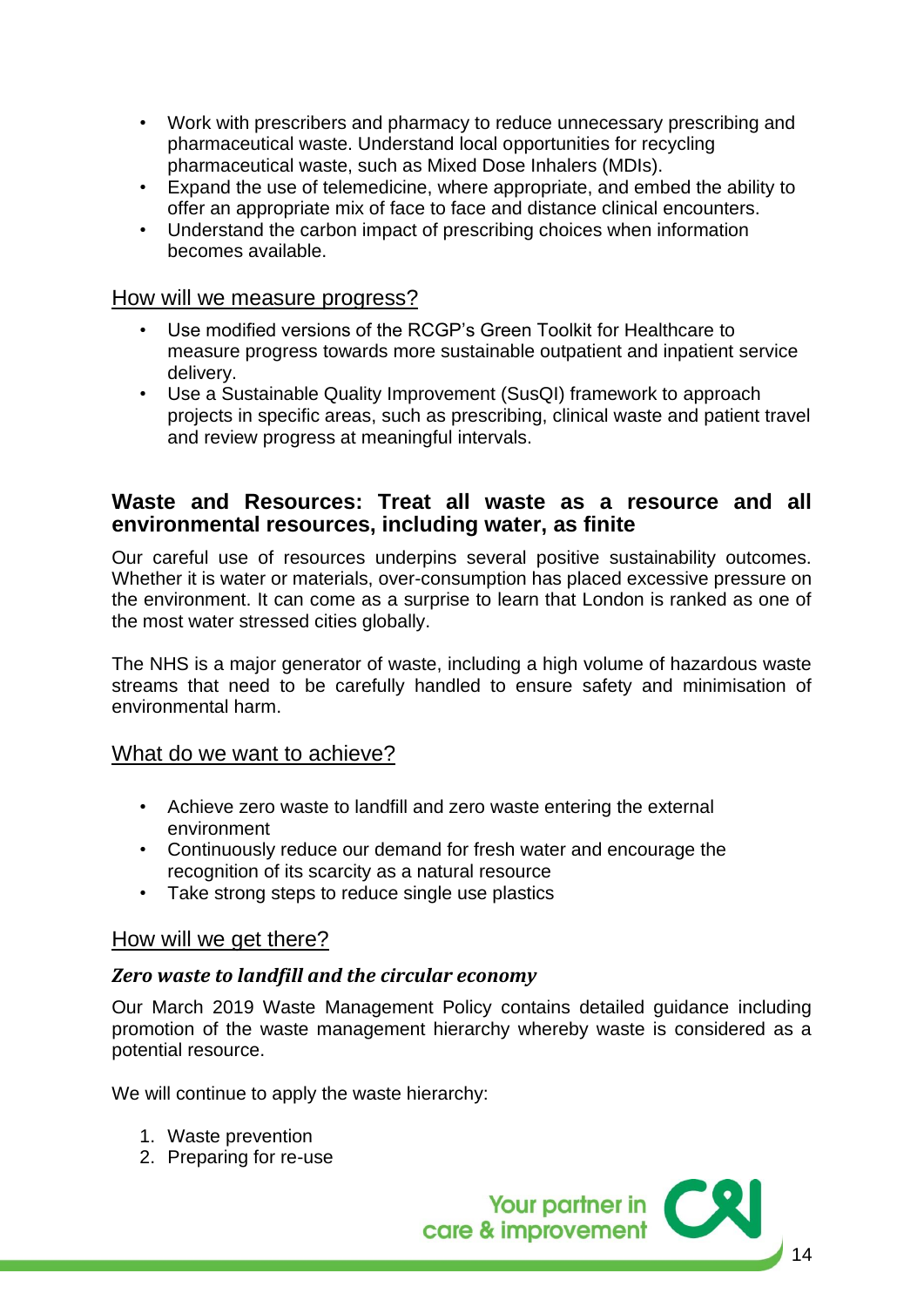- 3. Recycling
- 4. Other recovery
- 5. Disposal

Clinical waste, confidential materials, catering waste, construction waste and IT waste are all subject to particular regulation which restricts our options. It does not, however, prevent us having a zero waste to landfill objective as these materials need not reach the final step in the waste hierarchy. Our procurement process will routinely apply the waste hierarchy.

#### *Water efficiency and consciousness*

- We will encourage staff to recognise the value of conserving water and identify leaks to ensure they are acted on promptly, supported by installing leak detection equipment.
- We will ensure efficient use of water is integrated into building developments at the design stage using BREEAM benchmarks. This will lead to further roll-out of water efficient equipment, such as dual flush WCs, low flow taps and automatic urinal control systems or waterless systems.

#### *Single use plastic*

- We will phase out the routine purchase of bottled water except for use in circumstances which threaten health, such as heatwaves
- In compliance with the NHS Plastics Pledge, we will implement a series of measures to remove single use plastics from our catering services in partnership with service providers, such as a coffee cup re-use scheme, removal of all plastic spoons and stirrers.

#### How will we measure progress?

- Continue to monitor electricity, gas, oil, and water consumption to enable reporting
- Monitor and report what waste is composted on or off site
- Report how the Trust is achieving a continual reduction in our levels of waste and hazardous substances
- Monitor stock management and streamlining of products lines to reduce waste

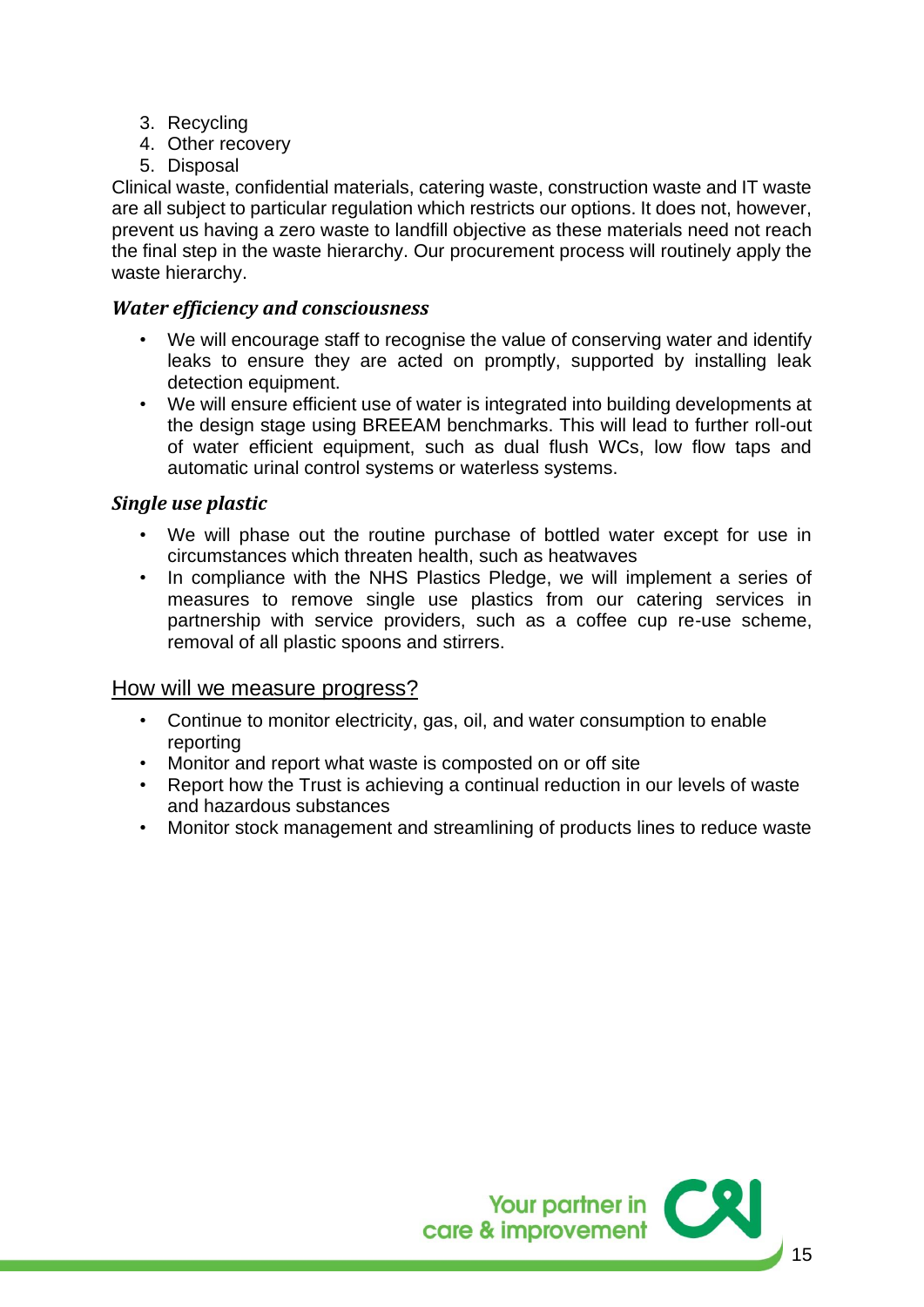## **Supporting Nature's Recovery: Promoting Health Benefits**

Despite being located in the heart of a densely populated and highly developed city, we can still have a role to play in tackling the nature emergency. There are a series of co-benefits to taking action. We know that nature is important for peoples' health and that London is home to a surprising diversity of (sometimes rare) species that delight us, such as the Stag Beetle. 'Green infrastructure' also plays an economically and socially valuable role – helping to keep buildings and streets cool in summer, reducing the pressure of excess rainfall on wastewater infrastructure, improving air quality, and storing carbon.

#### What do we want to achieve?

- Enhance the green infrastructure across our estate to achieve these multiple benefits
- Maximise the therapeutic and enjoyment benefit for staff and service users

#### How will we get there?

#### *Incorporate natural and green design elements throughout our estate*

Plans for our new inpatient facility at Highgate include high quality landscaping, new mature tree planting and the provision of a significant area of green wall which will host native species, helping to provide foraging habitats for birds and bats.

At other sites we will maintain the same principles of maximising space for nature, however small these may be – it all adds up. We will explore opportunities for 'meanwhile uses' of vacant space like Global Generation's Skip Garden at King's Cross.

#### *Facilitate and encourage initiatives which promote green infrastructure and biodiversity*

Our estate includes little in the way of available open space, but as creative examples of green infrastructure projects prove, it does not mean we cannot make space for nature and participate in national initiatives such as the NHS Forest. For instance, we will abstain from mowing our verges and grassy areas wherever possible.

We will also make changes to our procurement of services contracts and specifications, for instance banning the use of herbicides, including Glyphosate, and specifying street furniture with embedded green infrastructure, like cycle parking produced by Camden-based company PlantLock. Through procurement we can reduce our negative impact on biodiversity internationally, by stating preferences for products which avoid high risk ingredients such as palm oil or come with certification (such as FSC for paper).

How will we measure progress?

- Report on the quality and accessibility of our green spaces and biodiversity to the Board in the next 6 months to benchmark and make future improvements.
- Gather staff and patient feedback on the impact of greater access to improved, biodiverse green space.

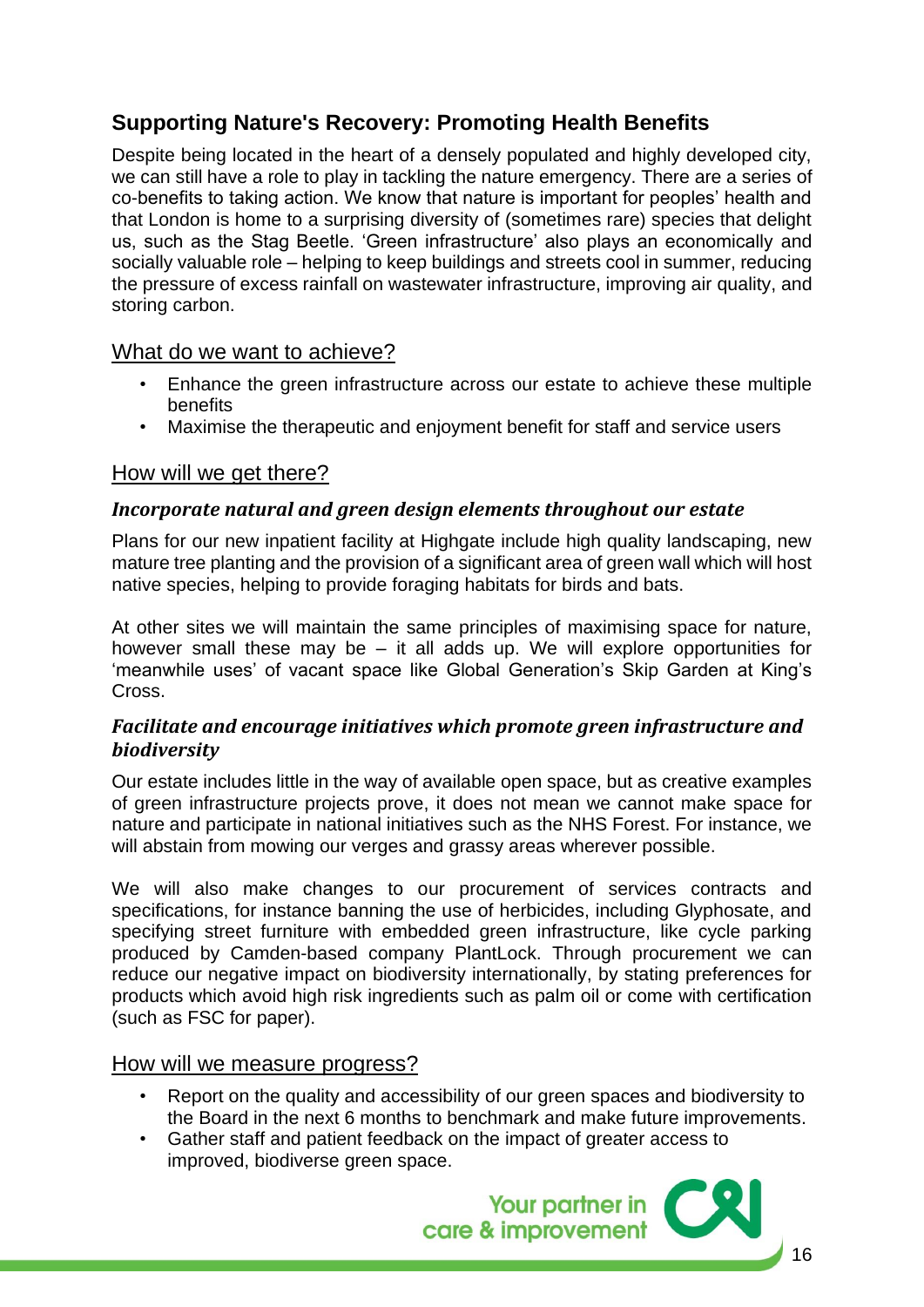## <span id="page-16-0"></span>**Part 2: EMBEDDING SUSTAINABILITY IN NHS C&I**

We need to embed sustainability across our organisation. This requires buy in from both organisational and individual buy in to work. This will require partnership working and influencing through leadership.

#### **Best Possible Care: Partnership Working**

Our *Clinical Strategy 2020-2025* puts a greater emphasis than ever on working with primary and social care, public health, and community organisations in order to achieve our strategic priorities of early and effective intervention and helping people to live well. For clinical services, co-production with service users, carers and staff is also key.

#### Why sustainability?

There is growing evidence that community-based approaches to care are more sustainable, including 'social prescribing' which connects people to local assets. For example, activities in parks and gardens which provide contact with nature, reduce isolation, and offer volunteering and skills development opportunities. Climate change is resulting in more frequent extreme weather, such as heatwaves, which impacts most on vulnerable groups including those with mental health problems.

Additionally, early and effective intervention and preventing or slowing progression of ill health are associated with more efficient use of NHS resources.

#### What do we want to achieve?

Reduced need for acute services and potentially some medications by provision and referral to community and nature-based services and resources. These services and social prescribing will be an important part of our holistic and personalised approach to mental and physical health. We want to encourage resilience and empowerment of service users over their conditions, in response to the effects of climate change.

Engagement with community-based partners, particularly around early intervention and living well, will help us address the social determinants of serious mental ill health and reduce inequalities.

#### How will we get there?

#### *Trust policies, strategies, and plans*

Outcomes measures for our new Clinical Strategy will take sustainability into account with an emphasis on prevention and an avoidance of the need to use more intensive forms of mental healthcare by meeting their needs appropriately first time around. Service user involvement and co-production opportunities will diversify.

Greater alignment with the objectives of borough environmental, health and social care plans **(See Appendix 3)**.

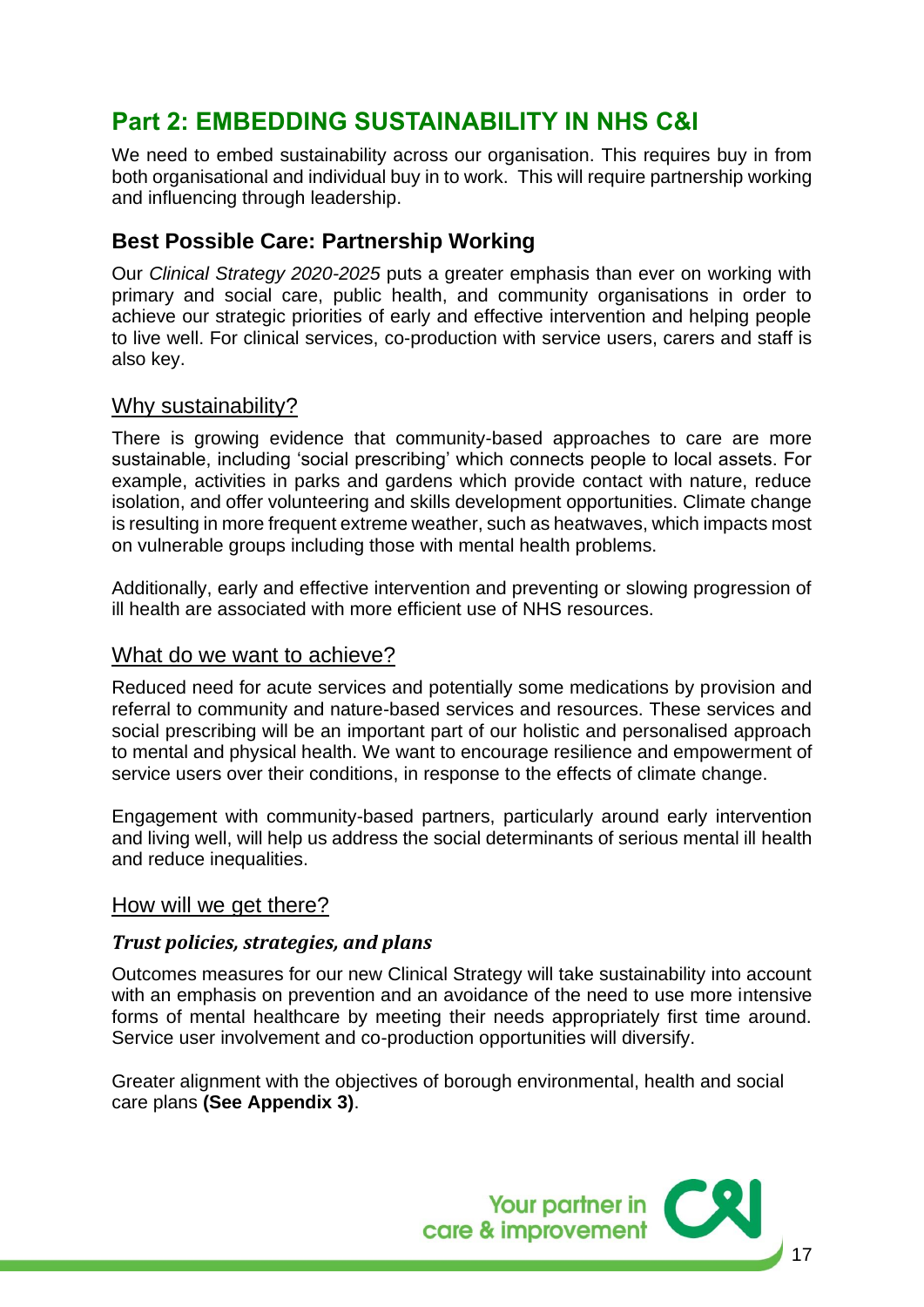#### How will we measure progress?

- Share successful sustainable projects with other healthcare organisations through the Greener NCL programme
- Benchmark against and share progress with local public and private sector organisations via continued membership of the Knowledge Quarter Net Advisory Group for Camden
- Use a Sustainable Quality Improvement (SusQI) framework to measure progress with regard to referrals to local greenspace and social prescribing initiatives

#### **Research and Innovation: Lead research and quality improvement linking mental healthcare and sustainability**

'Research and innovation' is a Trust strategic priority leading to improved care, as well as enhancing our reputation and motivating our staff. We are a member of UCL Partners, collaborating with academia, commissioners, and other healthcare providers. Our Quality Improvement (QI) programme focuses on giving staff, service users and carers the skills, knowledge, and empowerment to bring about improvement.

#### Why sustainability?

Engaging in research and QI projects which promote sustainability and deepen our understanding of our environmental impacts will lead to improved and more resilient healthcare delivery for both present and future generations.

#### What do we want to achieve?

Our research partnerships will make a significant contribution to the evidence base and good practice guidelines for sustainable health and care.

Our sustainability-focused QI initiatives will improve the environmental and broader socioeconomic impacts of our care.

Our reputation for excellence and innovation in sustainability will help attract and retain current and future leaders.

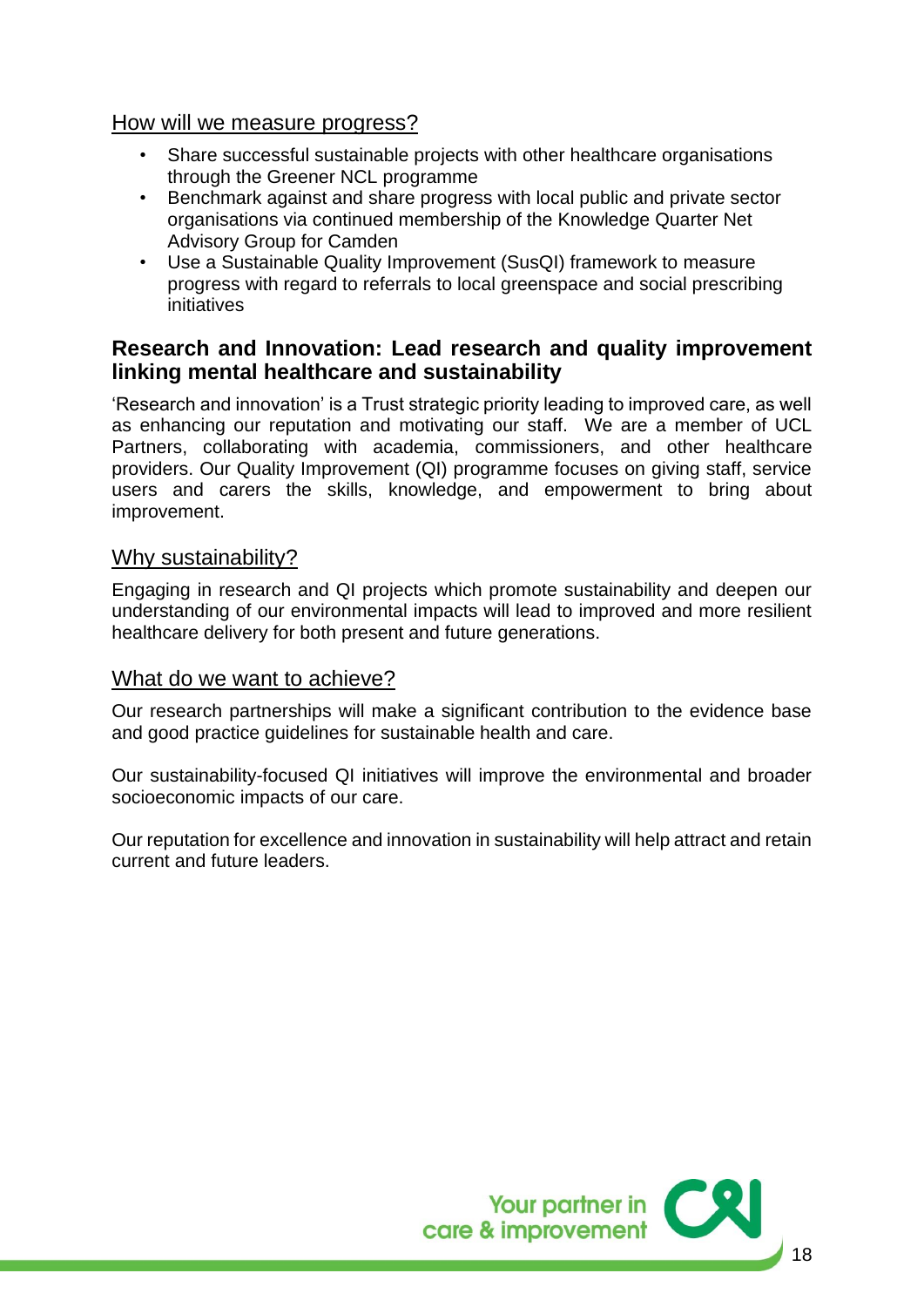#### How will we get there?

#### *Trust policies, strategies, and plans*

Our Recruitment, Training and Development Strategies will promote and reward skills and experience in sustainability research.

#### *Our stakeholders' policies, strategies, and plans*

We will work with research partners to increase their sustainability focus and reduce their negative impacts.

#### *Sustainability in Quality Improvement*

The Sustainability in Quality Improvement framework (SusQI) is an approach to improving healthcare which assesses quality and value through the lens of a 'triple bottom line' of environmental, social, and economic costs and impacts. We will aim to embed SusQI as part of our QI offering within the trust

> Value = Outcomes for patients and populations Environmental  $+$  social  $+$  financial impacts (the 'triple bottom line')

#### How will we measure progress?

- Track the number of projects undertaken using a SusQI framework quarterly
- Quantify carbon and financial costs saved via SusQI projects annually and present at relevant meetings to share progress

#### **Culture and Behaviour: Incentivise and support sustainability at every level of the organisation**

Many of our staff and service users have a strong interest in sustainability issues. They are often aware of and engaged with environmental campaigns and initiatives across Camden and Islington. Many would like to contribute more to environmental sustainability at the trust.

#### Why sustainability?

Sustainability benefits the health of staff, service users and the communities we serve.

Staff wellbeing is enhanced by a green environment as well as the opportunity to participate in environmental activities for activity, respite, skills development, and volunteering.

Organisational commitment to sustainability is known to help attract and retain staff in the 21st Century workplace.

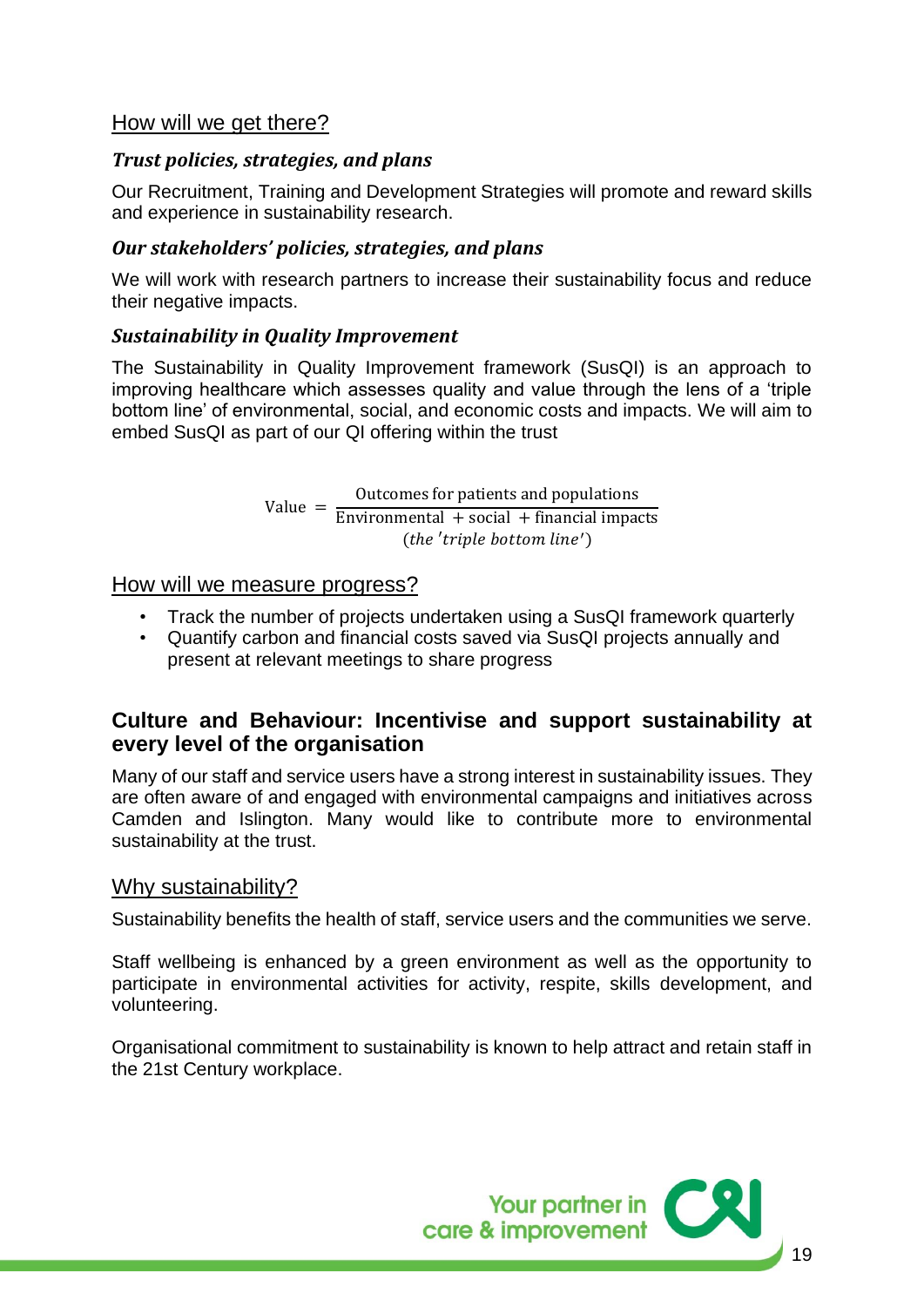#### What do we want to achieve?

Our organisation-wide Green Plan will be the shared responsibility of the board, executive team, staff, and service users – everyone will understand how they can contribute and will act on this.

We will be recognised as a local 'anchor institution' through our commitment to social, environmental, and economic sustainability in everything that we do.

Our reputation as London's greenest mental health trust will help attract and retain our outstanding workforce.

#### How will we get there?

#### *Trust policies, strategies, and plans*

- Our organisational governance structure and board meeting programme will incorporate sustainability responsibilities and reporting.
- Our communications strategy and programme will be broadened.
- Our organisational development and HR strategies will incorporate additional sustainability aspirations and requirements.

#### *Our stakeholders' policies, strategies, and plans*

Borough environmental, health and social care objectives will be further supported. **(See Appendix 3)**.

#### *Aligning with the Trust's Digital Plan*

- Set up a shared working group between estates and digital services aimed at identifying opportunities for systems to save carbon.
- Move all data for storage in The Cloud where this provides for a carbon saving.
- Cease all storage of paper records by digitising historical records currently stored at Iron Mountain by 2023.
- Enable staff members to feel confident in delivering telemedicine where appropriate by running literacy sessions on platforms available.
- Continue to progress towards digital prescribing and greater integration with local pharmacies

#### How will we measure progress?

- Review of progress against suggested actions on an annual basis
- Monitor number of sustainability network members
- Monitor feedback to the working group and sustainability members
- Quantify carbon saved via digital measures e.g. moving records to The Cloud or offering more telemedicine appointments annually.

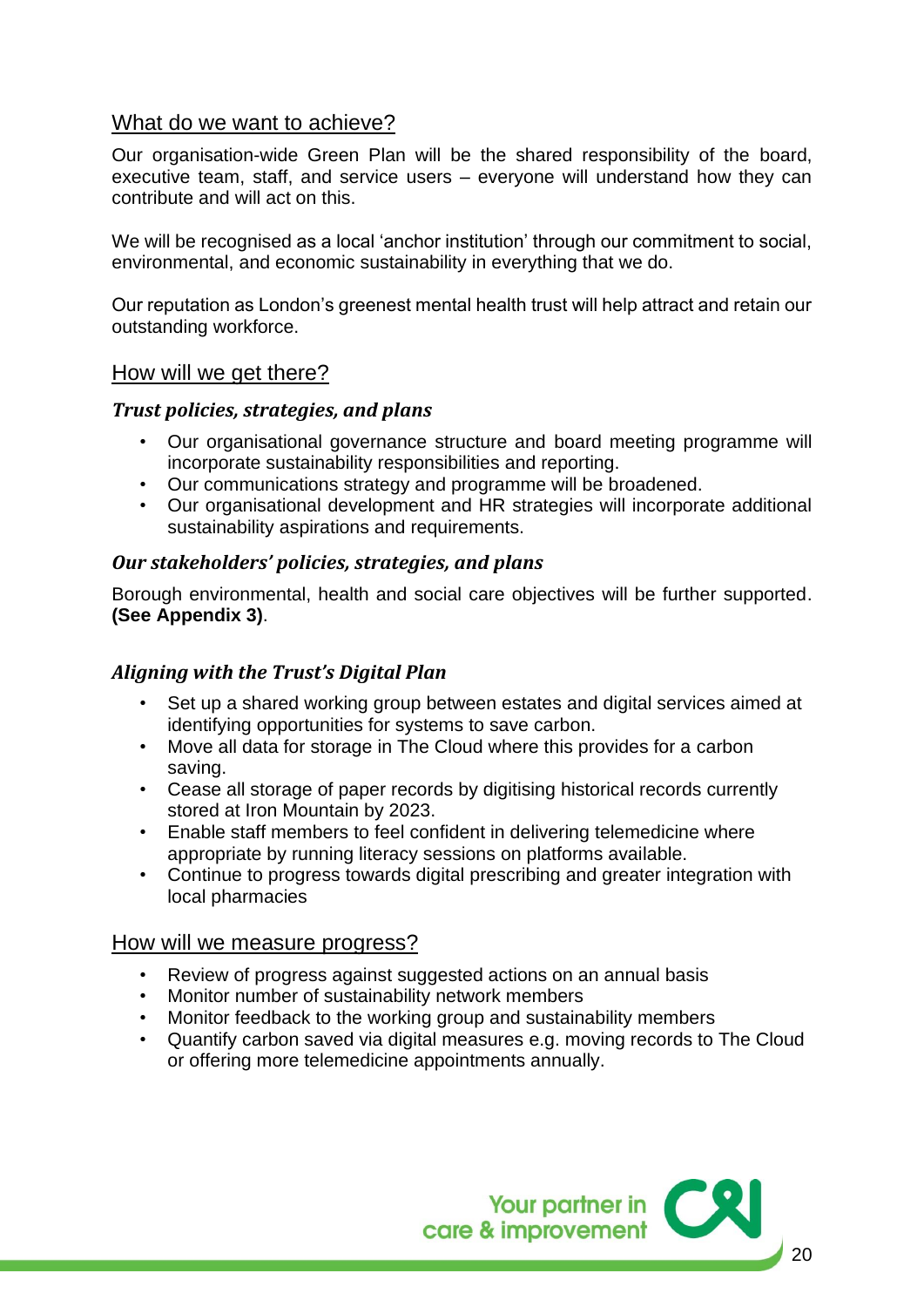#### **Finance and Risk: Ensure core financial and risk management support for our Green Plan**

Underpinning our Green Plan is the need to ensure that investment cases, risk management and budgeting processes feature sustainability in order to ensure opportunities for improvement in all areas of the trust's activities are considered.

#### Why sustainability?

Our shared procurement service with two neighbouring trusts strengthens our ability to achieve efficiencies, sustainability benefits and carbon reduction. For example, local event catering suppliers can provide fresh, healthy food with lower mileage while supporting local employment – a major determinant of health.

#### What do we want to achieve?

To ensure that trust sustainability initiatives, and relevant sustainability requirements of the NHS Long Term Plan, are appropriately funded.

To ensure our risk management processes routinely take a balanced approach, considering sustainability outcomes alongside other core considerations.

To develop our finance policies and protocols in order to optimise sustainability outcomes for the benefit of the environment and health.

#### How will we get there?

We will pursue opportunities for financial savings with sustainability benefits, particularly in waste management, energy, water, and procurement.

We will explore sources of finance to support our sustainability targets, including grants and favourable lending arrangements.

We will use a Whole Life Costing approach and consider longer payback for projects which help us to achieve our sustainability targets.

We will find ways to further use our purchasing power to support our Green Plan.

#### How will we measure progress?

- Assess the financial impacts of climate change to our trust and the cost of doing nothing, and report to our board.
- Develop a set of "minimum sustainability standards" for the trust's financial interactions and procurement activity and use these to benchmark future direction.

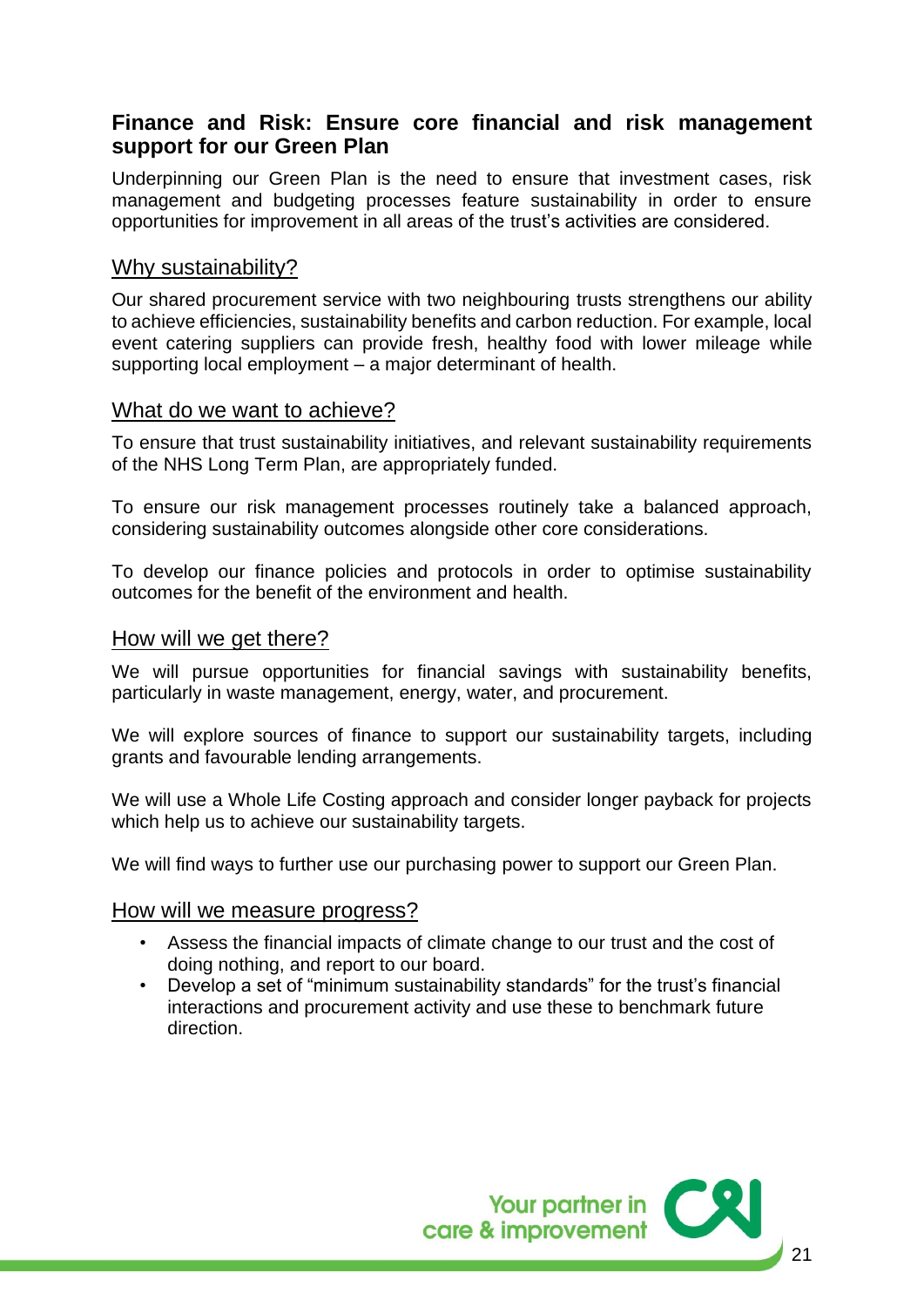## <span id="page-21-0"></span>**6. Governance**

The responsibility for delivering this Green Plan and realising the opportunities it offers lies with all our staff members. Everyone has a role in this. Agreement and commitment to the Green Plan's aspirations from the C&I Board and the Senior Directors Team will demonstrate our ambition to be an exemplar organisation with regards to sustainability in the health sector.

The implementation of the Green Plan will be a management responsibility, with support from our network of local sustainability leads and champions. This network will be supported by the Green Plan Working and Steering Groups, reporting to the Estates Strategy Programme Board.

Overall carbon reduction focuses on the most urgent aspect of sustainable development and can only be tackled successfully if it is recognised as not just an "estates issue", but a trust wide responsibility. Many of our future challenges will require changes in behaviour and working culture, and acceptance of this by our staff is the key to success. These changes will not only be driven by the Green Plan but also by other associated trust strategies and plans. For example, the Digital Plan will increase the availability of telemedicine which will have a direct effect on the sustainability of the trust. **See appendix 4** for opportunities and suggested actions that the trust could deliver in line with other strategies and plans.

We will cover a wide range of themes, shown in the chart below, and the sustainability programme will be monitored by the Green Plan Steering Group and reported to the various committees and boards as indicated below.

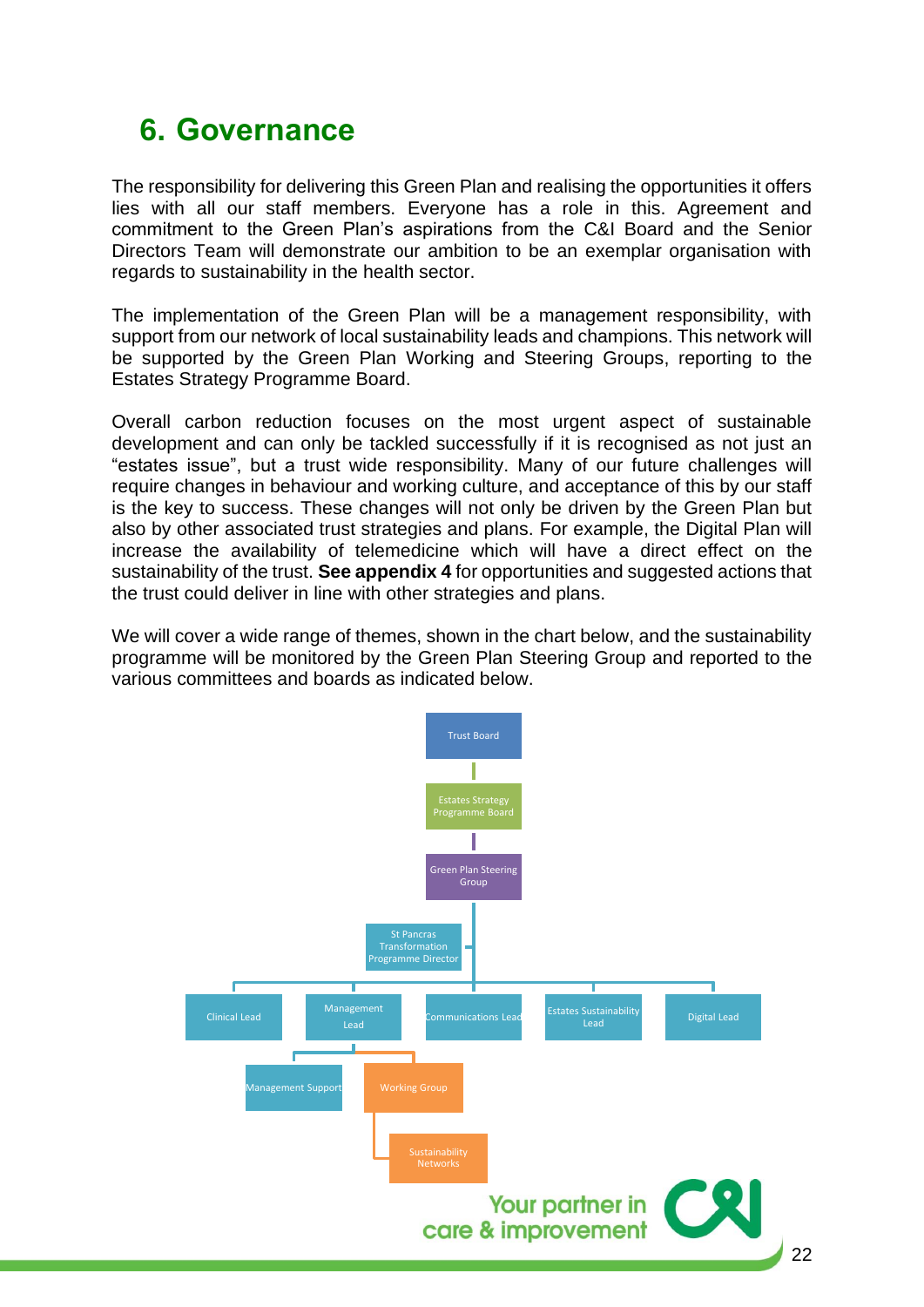# <span id="page-22-0"></span>**7.Reporting**

### **Estates Returns Information Collection (ERIC)**

This is mandatory for all NHS trusts. Comprises information relating to the costs and figures for operating the NHS estate including buildings, maintenance, equipment, provision of services and utilities. The trust reports figures relating to energy, water, waste, and transport allowing for the Trust's performance to be benchmarked against similar types of organisations.

## **Trust Annual Report**

Sustainability will be reported on in the trust's annual report in a dedicated section. This publicly details the trust's sustainability achievements and communicates the trust's carbon footprint.

#### **Trust Board**

As outlined in section 7 on Governance, the Green Plan will report into the trust board. Key actions and performance indicators will be recorded and monitored at the trust board meetings.

#### **Premises Assurance Model**

<span id="page-22-1"></span>Management tool used to provide NHS organisations with a method for assessing the safety and efficiency of their estates and facilities services.

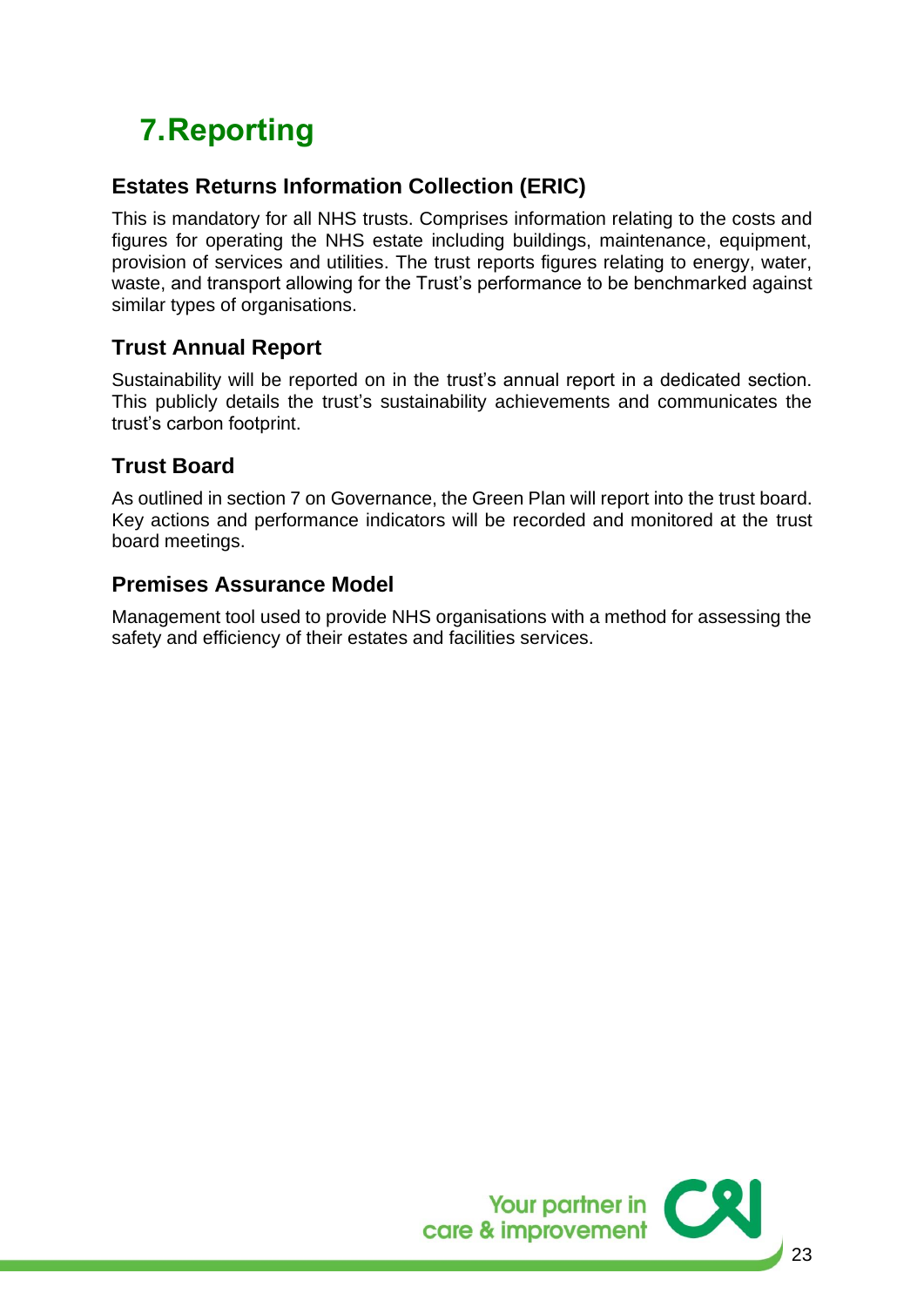## **8.Engagement/Communications**

## <span id="page-23-0"></span>**Engaging the Wider C&I Community**

The trust has started on a structured and engaging approach to communications so that we can effectively drive sustainable development across C&I.

We will create a collaborative environment by communicating with our staff, service users, visitors, and local communities through social media outlets, giving everybody an opportunity to contribute so they will feel a part of our sustainability journey.

Our communications programme will involve local sustainability champions across C&I and staff interest groups, with frequent updates and blogs on our intranet.

We will produce Greener C&I newsletters to highlight key achievements and priorities and to encourage our staff to participate in a range of events and activities. Our focus will be on national and international events such as NHS Sustainability Day, Clean Air Day, and World Environment Day.

We will collaborate with our communications department to inform and engage our various departments in order to promote C&I progress towards our sustainability targets.

We will continue to provide educational resources to staff through our intranet to enable change in the workplace as well as at home. We will also provide materials such as posters and stickers for staff to use in their own areas.

### <span id="page-23-1"></span>**Equality and Diversity Impact/Single Equalities Impact Assessment**

In applying this strategy, Camden and Islington NHS Foundation Trust will have due regard for the need to eliminate unlawful discrimination, promote equality of opportunity, and provide for good relations between people of diverse groups, on the grounds of the following nine protected characteristics by the Equality Act (2010); age, disability, gender, gender reassignment, marriage and civil partnership, pregnancy and maternity, race, religion or belief, and sexual orientation.

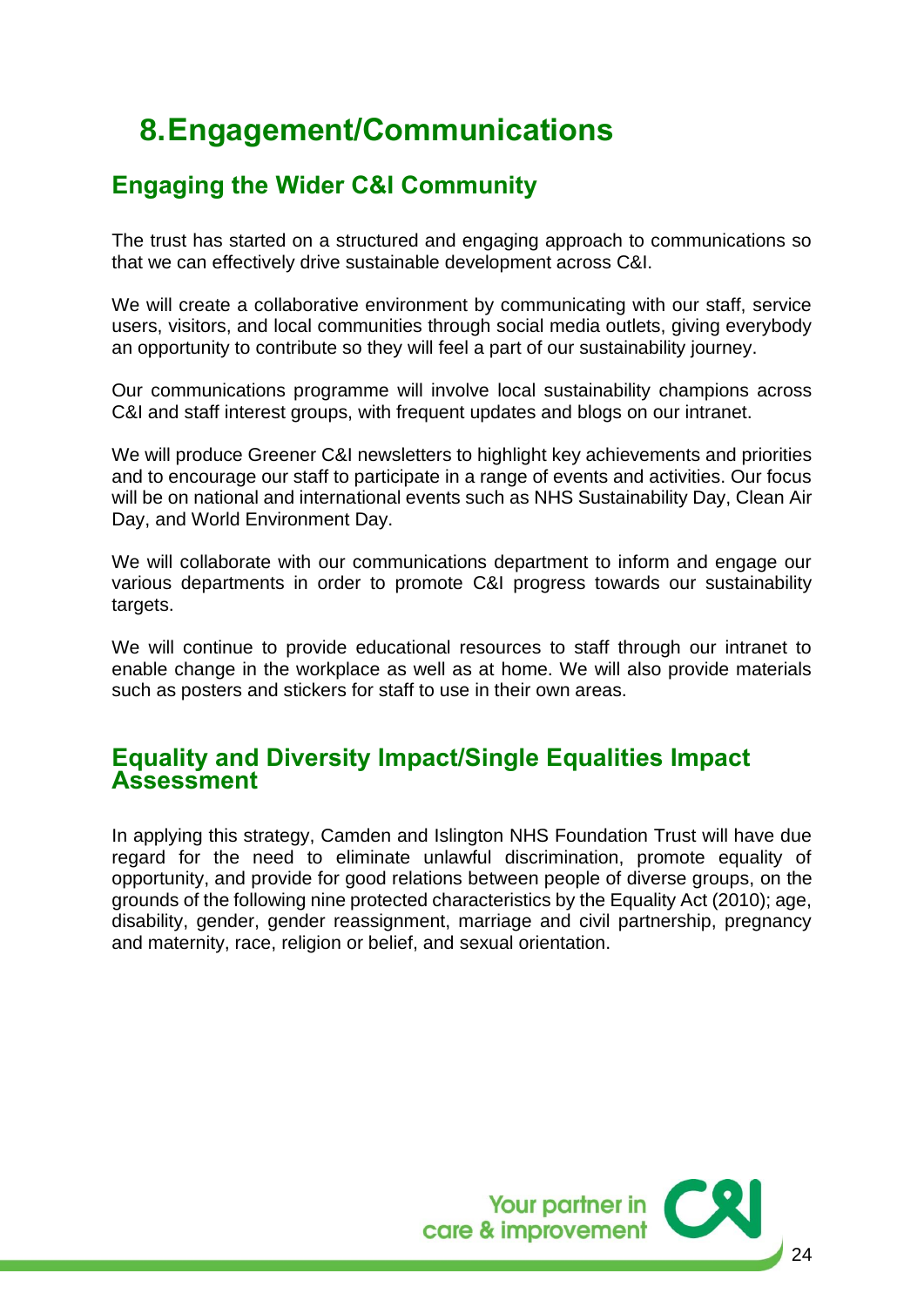## <span id="page-24-0"></span>**9.Finance**

Sustainable development offers opportunities to see long term cost savings through a number of avenues such as reduced energy and water consumption, reduced waste production and increased resilience to the effects of climate change.

We should take the following steps to realise these savings:

- 1. Develop a clear understanding of our carbon emissions and embed carbon reduction in our financial mechanisms
- 2. Take advantage of local and national schemes which support investment in energy efficiency initiatives
- 3. Continue involvement in local strategic partnership arrangements and regional economic forums so that we may play a part in developing a sustainable and resilient health economy
- 4. Work in collaboration with the Department of Health and the NHS Sustainable Development Unit to suggest and develop further incentives to support carbon reduction.

A number of public and private funds and loans are available in addition to C&I investment into sustainable development and carbon reduction. These are summarised in below:

- Salix Finance (interest-free Government funding to the public sector) focus to reduce carbon emissions from activities such as heating, cooling, and lighting
- Guaranteed Savings Scheme (Energy Performance Contract) The EPC provider guarantees that the improvements will generate energy savings sufficient to cover the cost of the investment over the period of the contract
- The Mayor of London's Energy Efficiency Fund (MEEF) MEEF has been developed with the NHS as a core sector given its leadership in the low carbon sector
- The Public Sector Decarbonisation Scheme £1bn to assist the NHS to become Net Zero

Many of the workstreams discussed within this Green Plan have a significant financial impact for the trust and effective management of energy, water, waste, and natural resource can bring financial benefits as well as improving environmental performance. For some of these actions to make a long-term difference, financial resource will be made available in the short term to facilitate change.

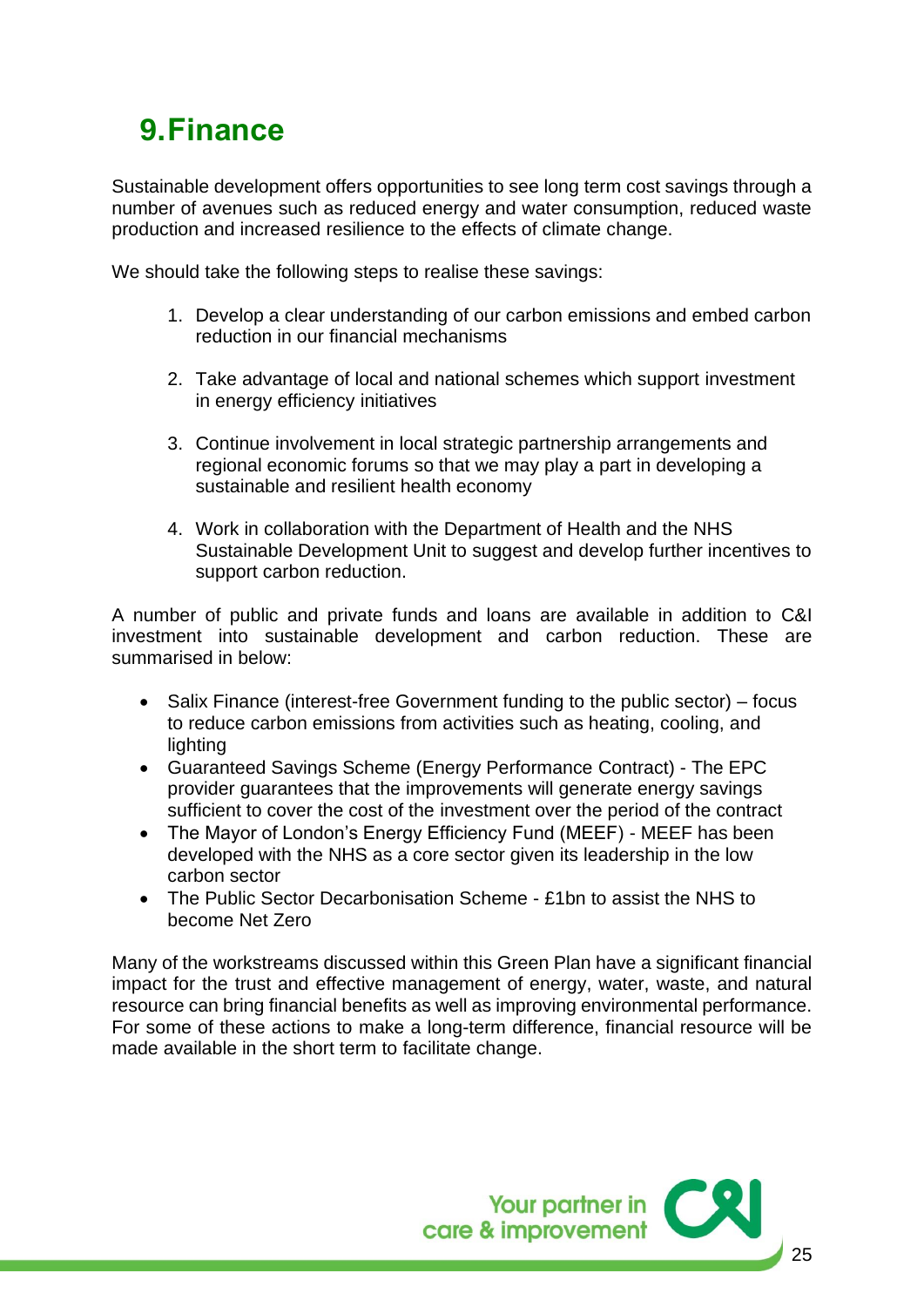# <span id="page-25-0"></span>**10. Next Steps**

In the short term we have outlined the immediate next steps in order to ensure that the Green Plan begins swiftly and can work towards its targets without delay:

- Develop and finalise KPIs
- Set up sustainability networks
- Act as an anchor institution Meet with local organisations to implement sustainability measures in a collaborative approach delivering a joint up approach across Camden and Islington.

# <span id="page-25-1"></span>**Appendices**

## <span id="page-25-2"></span>**Appendix 1: Drivers for Change**

| <b>Category</b>    | <b>Drivers</b>                                                                                                                                                                                                                                                                                                                                                                                                                                                                                                                                                                                                                                                                                                                                                                                                                                         |
|--------------------|--------------------------------------------------------------------------------------------------------------------------------------------------------------------------------------------------------------------------------------------------------------------------------------------------------------------------------------------------------------------------------------------------------------------------------------------------------------------------------------------------------------------------------------------------------------------------------------------------------------------------------------------------------------------------------------------------------------------------------------------------------------------------------------------------------------------------------------------------------|
| Legislative        | Civil Contingencies Act 2004<br>Climate Change Act 2008 including 2050 target<br>$\bullet$<br>amendment<br>Public Services (Social Values) Act 2012<br>$\bullet$<br><b>Environmental Protection Act 1990</b><br>$\bullet$<br>The Waste (England & Wales) Regulations 2011<br>$\bullet$                                                                                                                                                                                                                                                                                                                                                                                                                                                                                                                                                                 |
| Mandatory          | Standard Form Contracts requirements for Sustainable<br>$\bullet$<br>Development 2017-19<br>HM Treasury's Sustainability Reporting Framework<br>$\bullet$<br><b>Public Health Outcomes Framework</b><br>$\bullet$                                                                                                                                                                                                                                                                                                                                                                                                                                                                                                                                                                                                                                      |
| <b>UK Guidance</b> | <b>National Policy and Planning Framework 2012</b><br>$\bullet$<br>Department for Environment, Food and Rural Affairs<br>$\bullet$<br>(DEFRA): The Economics of Climate Resilience<br>2013<br>$\bullet$<br>Department for Environment, Food and Rural Affairs<br>$\bullet$<br>(DEFRA): Government Buying Standards for<br>Sustainable Procurement 2016<br>The Stern Review: The Economics of Climate Change<br>2006<br>Health Protection Agency (HPA) Health Effects of Climate<br>Change 2012<br>The National Adaptation Programme 2013: Making the<br>$\bullet$<br>Country Resilient to the Changing Climate<br>Department for Environmental, Food and Rural Affairs<br>$\bullet$<br>(DEFRA) 25 Year Plan Health Specific<br>Requirements<br>$\bullet$<br>The Marmot Review 2010: Fair Society, Health Lives NHS<br>$\bullet$<br>Long Term Plan 2019 |

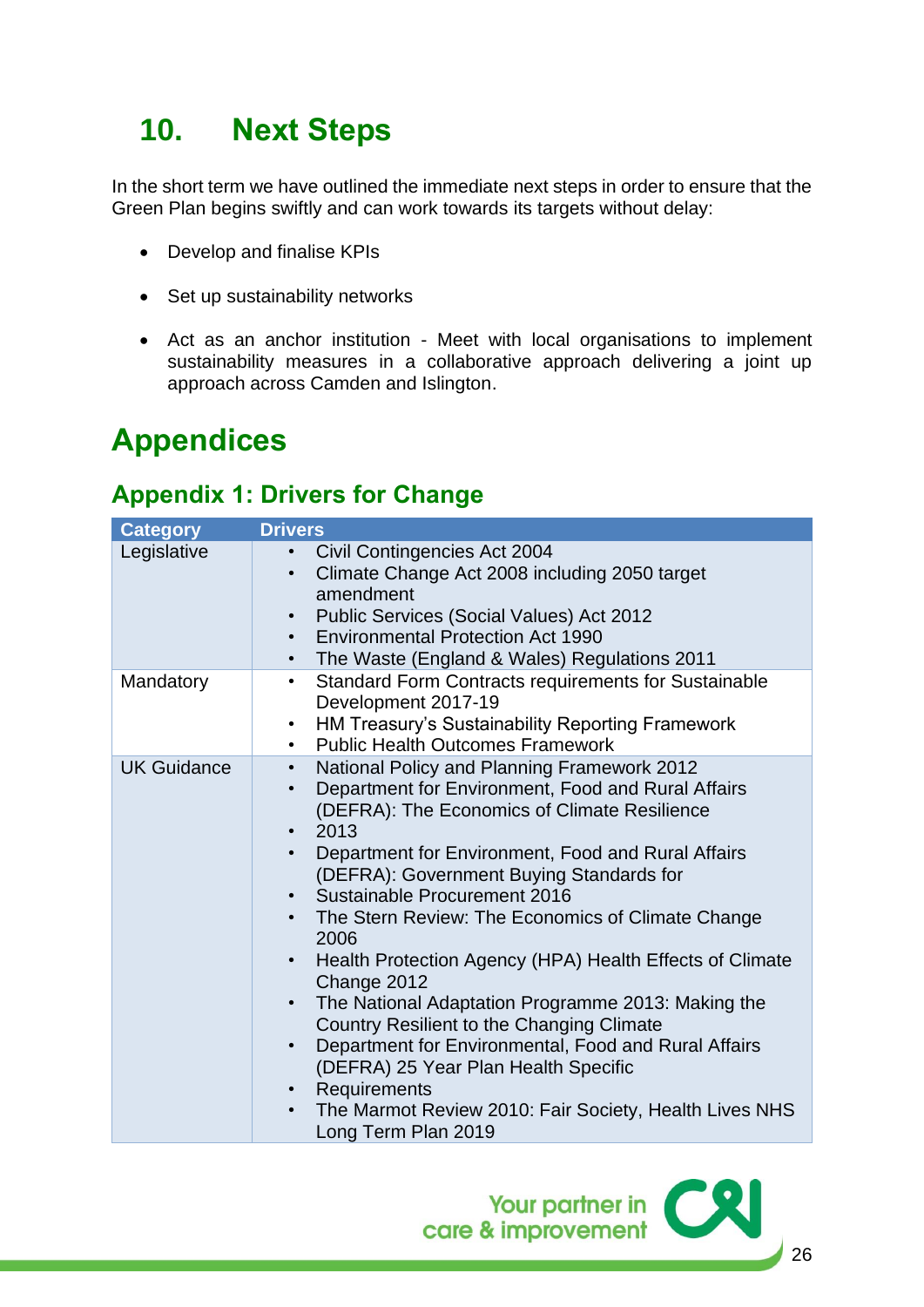|                                                      | Sustainable Development Strategy for the Health and<br>Social Care System 2014-2020<br>Adaptation Report for the Healthcare System 2015<br>$\bullet$<br>The Carter Review 2016<br>$\bullet$<br>National Institute for Clinical Excellence (NICE) Guidance:<br>Physical Activity, Walking and Cycling<br>2012 Health Technical Memoranda (HTMs) and Health<br>Building Notes (HBNs), specifically HTM 07-<br>02 Making Energy Work in Healthcare 2015 and HTM<br>$\bullet$<br>0701 Management and Disposal of<br><b>Healthcare Waste 2013</b><br>$\bullet$<br>Sustainable Transformation Partnerships (STP) Plans<br>Department for Environmental, Food and Rural Affairs<br>$\bullet$<br>(DEFRA) 25 Year Plan Health Specific Requirements<br>NHS Long Term Plan 2019<br>Health Technical Memoranda (HTMs) and Health Building<br>Notes (HBNs), specifically HTM 07-02 Making Energy<br>Work in Healthcare 2015 and HTM 07-01 Management |
|------------------------------------------------------|------------------------------------------------------------------------------------------------------------------------------------------------------------------------------------------------------------------------------------------------------------------------------------------------------------------------------------------------------------------------------------------------------------------------------------------------------------------------------------------------------------------------------------------------------------------------------------------------------------------------------------------------------------------------------------------------------------------------------------------------------------------------------------------------------------------------------------------------------------------------------------------------------------------------------------------|
|                                                      | and Disposal of Healthcare Waste 2013                                                                                                                                                                                                                                                                                                                                                                                                                                                                                                                                                                                                                                                                                                                                                                                                                                                                                                    |
| Local<br>Strategies and<br>Plans (See<br>Appendix 3) | The health and care vision for London, October 2019<br>$\bullet$<br><b>London Environment Strategy</b><br>$\bullet$<br>The Mayor's Ultra Low Emission Zone for London (ULEZ)<br>$\bullet$<br>The Mayor's Transport Strategy<br>٠<br>Camden's Clean Air Action Plan 2019-2022<br>$\bullet$                                                                                                                                                                                                                                                                                                                                                                                                                                                                                                                                                                                                                                                |
| International<br>Guidance                            | Intergovernmental Panel on Climate Change (IPCC) AR5<br>$\bullet$<br>2013<br><b>EU Waste Directive 2008</b><br>$\bullet$<br>United Nations (UN) Sustainable Development Goals 2016<br>$\bullet$<br>World Health Organisation (WHO) Toward Environmentally<br>$\bullet$<br>Sustainable Health Systems in 2016<br>World Health Organisation (WHO) Health 2020: European<br>Policy for Health and Wellbeing<br>The Global Climate and Health Alliance. Mitigation and Co-<br>benefits of Climate Change                                                                                                                                                                                                                                                                                                                                                                                                                                     |
| Healthcare<br>Specific<br><b>Requirements</b>        | The Marmot Review 2010 Fair Society, Healthy Lives?<br>Sustainable Development Strategy for the Health and<br>٠<br>Social Care System 2014-2020<br>Adaptation report for the Healthcare System 2015<br>٠<br>The Carter Review 2016<br>٠<br>Health Technical Memoranda (HTMs) and Health Building<br>٠<br>Notes (HBNs)<br>Local Sustainable Transformation Partnership plans<br>٠<br>Delivering a 'Net Zero' National Health Service<br>٠                                                                                                                                                                                                                                                                                                                                                                                                                                                                                                 |

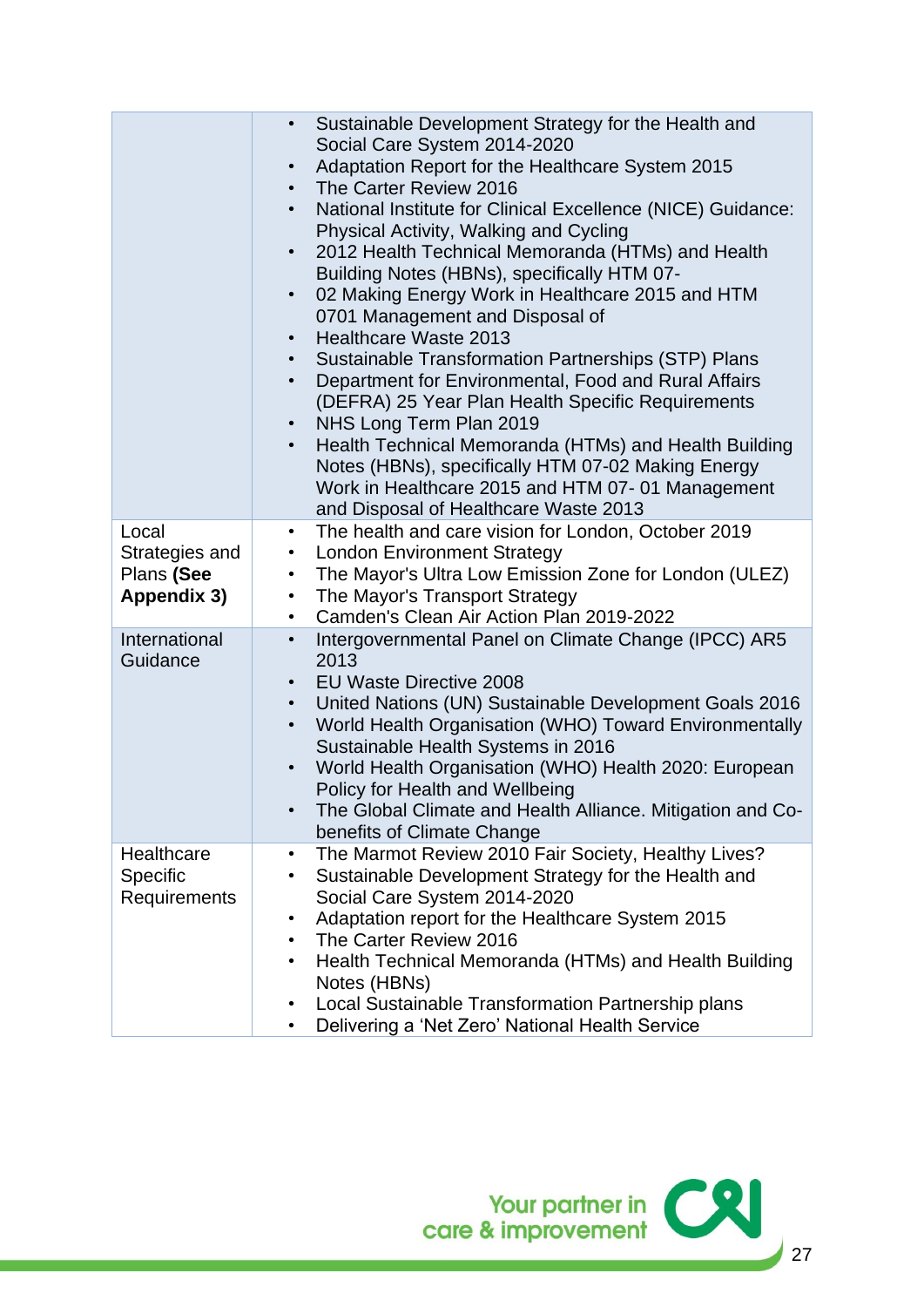## <span id="page-27-0"></span>**Appendix 2: Materiality Assessment**

The issues and proposals put forward through our engagement activity so far were analysed using a 'materiality assessment' which considered their importance to ourselves and our stakeholders and their impact on our ability to achieve our sustainability ambitions. We were guided by the ten topics for consideration recommended by the NHS Sustainable Development Unit.

Our ambition, strategic objectives, goals, and priority activities reflect the relative 'materiality' of these topics for us – at this time.

At the start of our Green Plan, it is clearly essential to put our own house in order. For example, ensure that our organisational policies and governance processes support our sustainability ambitions. Similarly, the timetable for submitting planning applications for our new facilities means that robust environmental specifications for our buildings are a priority.

Once these things are in place, the development of sustainable care models will become of primary importance.



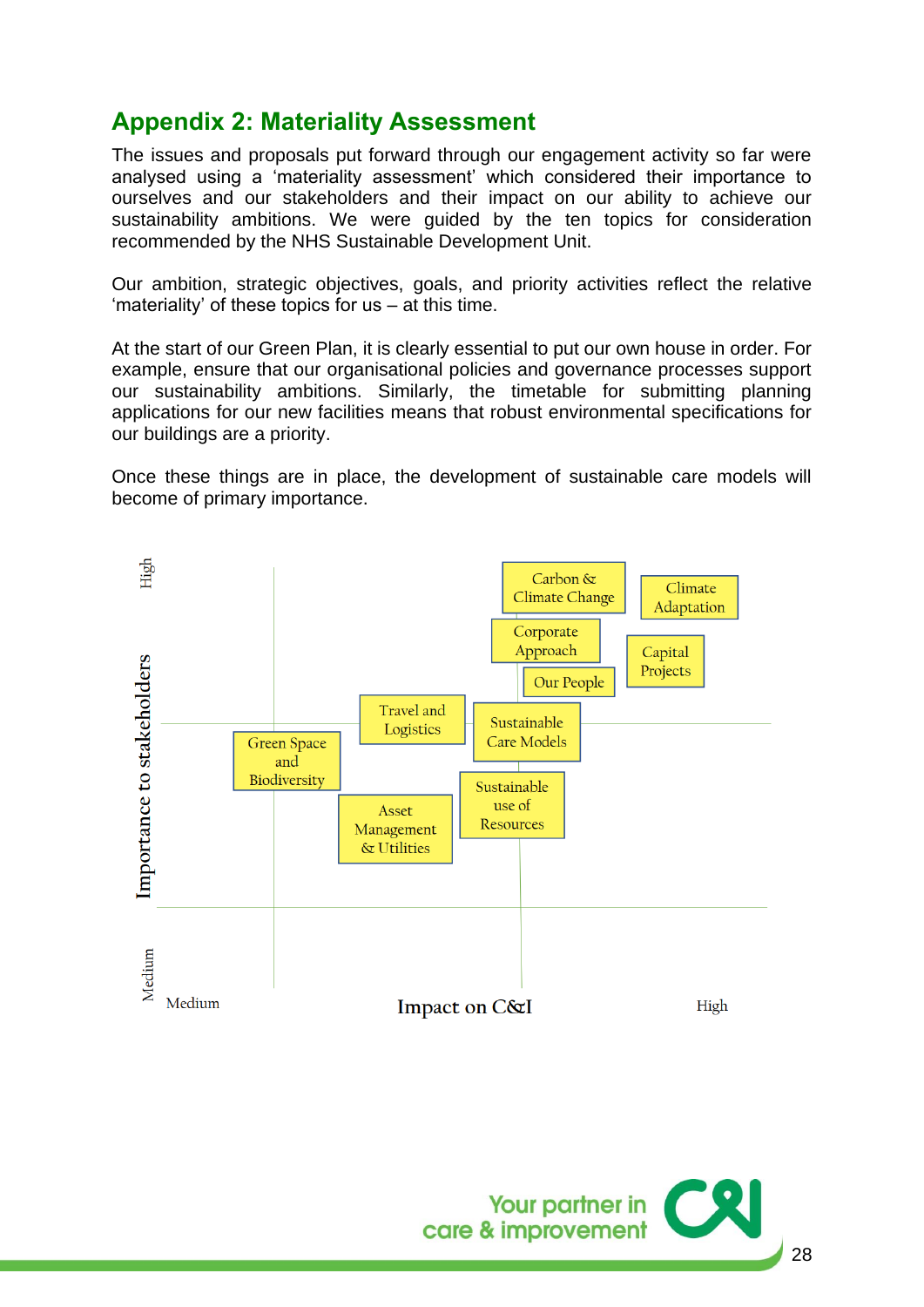## <span id="page-28-0"></span>**Appendix 3: Camden and Islington Boroughs**

**Camden Council** achieved the same target a year early, albeit against a later baseline year of 2009/10.

#### Camden Council: Key Strategies and Priorities

[Our Camden Plan –](https://www3.camden.gov.uk/2025/our-camden-plan/) Camden 2025

Focus areas include:

- Clean, vibrant, and sustainable places
- Healthy independent lives

[Climate Action Plan 2020-2025](https://www.camden.gov.uk/how-are-we-tackling-the-climate-crisis-in-camden-?inheritRedirect=true#rqld)

[Camden Clean Air Action Plan 2019-2022](https://www.camden.gov.uk/documents/20142/0/Clean+air+action+plan+2019-2022_final2.pdf/f7cd1a68-e707-0755-528a-59388adf0995)

[Camden Biodiversity Action Plan](https://camdenbiodiversitymap.commonplace.is/about) (Consultation 2020)

[Camden Joint Health and Wellbeing Strategy](https://www.camden.gov.uk/documents/20142/1006758/Joint+Health+and+Wellbeing+Strategy.pdf/9de25fe9-c138-caae-33de-7fc1e3ce1f25) (Refresh March 2019)

[Supporting People, Connecting Communities](https://www.camden.gov.uk/documents/20142/1006758/Supporting+people+connecting+communities.pdf/6eff2f46-e35b-78fd-9920-3e6c6c9aa601) (Adult Social Care Strategy)

[Children and Families Strategy 2018-2021](https://www.camdenkids.com.au/assets/Uploads/Camden-Children-and-Families-Strategy2.pdf)

**Islington Council** is on target to reduce carbon emissions in Islington from 2005 levels by at least 40 per cent by 2020.

Islington Council: Key Strategies and Priorities

[Vision 2030: Creating a Net Zero Carbon Islington by 2030](https://www.islington.gov.uk/~/media/sharepoint-lists/public-records/Communications/Publicity/Publicconsultation/20192020/20200327IslingtonZeroCarbonStrategy20201)

[Islington Air Quality Strategy 2019-2023](https://www.islington.gov.uk/-/media/sharepoint-lists/public-records/environmentalprotection/information/adviceandguidance/20192020/20191018airqualitystrategy2019.pdf)

[Islington Council Biodiversity Action Plan 2020-](https://www.islington.gov.uk/-/media/sharepoint-lists/public-records/communications/publicity/publicconsultation/20192020/20200326islingtonbiodiversityactionplan2020to2025web1.pdf) 2025

[Islington's Joint Health and Wellbeing Strategy 2017-2020](https://www.islington.gov.uk/~/media/sharepoint-lists/public-records/publichealth/information/adviceandinformation/20162017/20170131islingtonjointhealthandwellbeingstrategy201720201.pdf?la=en)

[Giving Children the Best Start in Life: Islington Children and Families Prevention and](https://www.islington.gov.uk/~/media/sharepoint-lists/public-records/childrenandfamiliesservices/businessplanning/strategies/20142015/20150303islingtonchildrenandfamiliespreventionandearlyinterventionstrategy20152025)  [Early Intervention Strategy 2015-2025](https://www.islington.gov.uk/~/media/sharepoint-lists/public-records/childrenandfamiliesservices/businessplanning/strategies/20142015/20150303islingtonchildrenandfamiliespreventionandearlyinterventionstrategy20152025)

*Links accessed 12 November 2021.* 

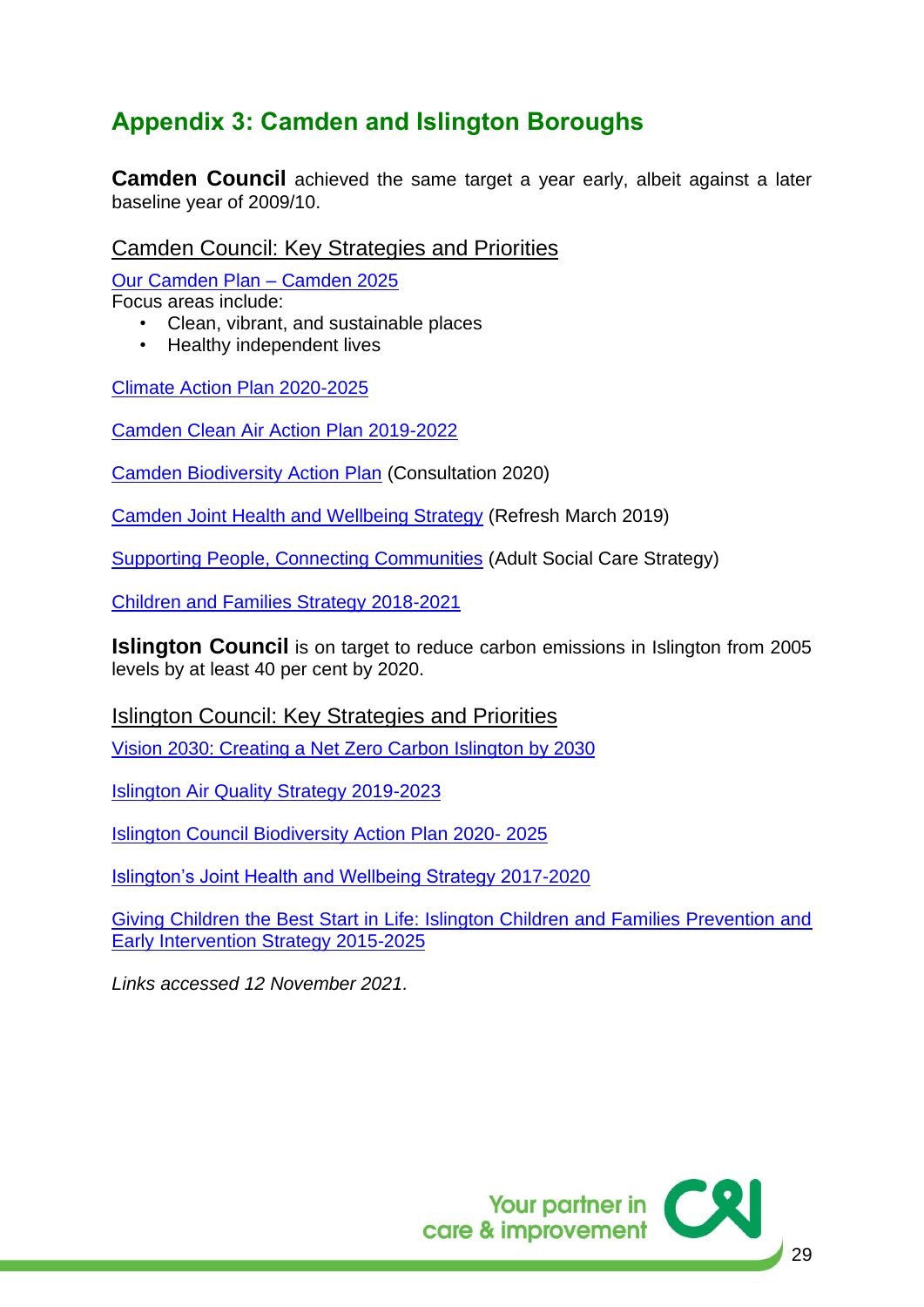## **Appendix 4: Opportunities and Suggested Actions**

<span id="page-29-0"></span>

| <b>CUT CARBON, IMPROVE AIR QUALITY</b>                                                                                                                                             |                                                                                                                     |  |
|------------------------------------------------------------------------------------------------------------------------------------------------------------------------------------|---------------------------------------------------------------------------------------------------------------------|--|
| How?                                                                                                                                                                               | <b>Opportunities</b>                                                                                                |  |
| <b>ESTATE-RELATED EMISSIONS</b>                                                                                                                                                    |                                                                                                                     |  |
| Cease combustion of fossil fuel in our                                                                                                                                             | Phase out use of natural gas*, replacing with suitable low and zero carbon technologies                             |  |
| control; deliver low and zero carbon<br>construction and refurbishment and                                                                                                         | Ensure new buildings are covered by suitable smart building management controls to support energy efficiency        |  |
| pursue energy efficiency and<br>renewable energy opportunities across<br>our estate                                                                                                | Complete rollout of LED lighting to all Trust buildings by 2023 (excluding legacy locations)                        |  |
| Measure our carbon footprint annually                                                                                                                                              | Reduce our estate-related emissions on a per-annum basis against our 2016/17 baseline                               |  |
| and achieve a Net Zero compliant<br>reduction in emissions. Report our                                                                                                             | Using SDU's Toolkit, deliver significant CO <sub>2</sub> reductions from procurement by 2025 (2019/20 baseline)     |  |
| progress annually                                                                                                                                                                  | Publish our Net Zero progress as part of our Annual Report from 2022                                                |  |
| <b>IMPROVING THE RESILIENCE OF OUR BUILDINGS</b>                                                                                                                                   |                                                                                                                     |  |
| Ensure new buildings exceed expected<br>requirements for insulation, energy<br>efficiency and material choices. Make<br>visible sustainability statements with<br>building designs | A target rating of 'excellent' in the BREEAM building sustainability benchmarking scheme for the new Highgate site. |  |
|                                                                                                                                                                                    | Installation of solar photovoltaic panels and high efficiency Air Source Heat Pumps at the new Highgate site.       |  |
| Introduce measures to reduce                                                                                                                                                       | Publish Climate Adaptation Plan by 2022, including joint actions with the local boroughs                            |  |
| summer-time temperatures buildings<br>to improve thermal comfort.<br>Improve adaptive measures to cope<br>with extreme rainfall                                                    | Develop a route map for implementing passive physical interventions across the whole estate by 2022                 |  |
|                                                                                                                                                                                    | Attenuate runoff and cut water demand by installing rainwater harvesting for landscaping uses                       |  |

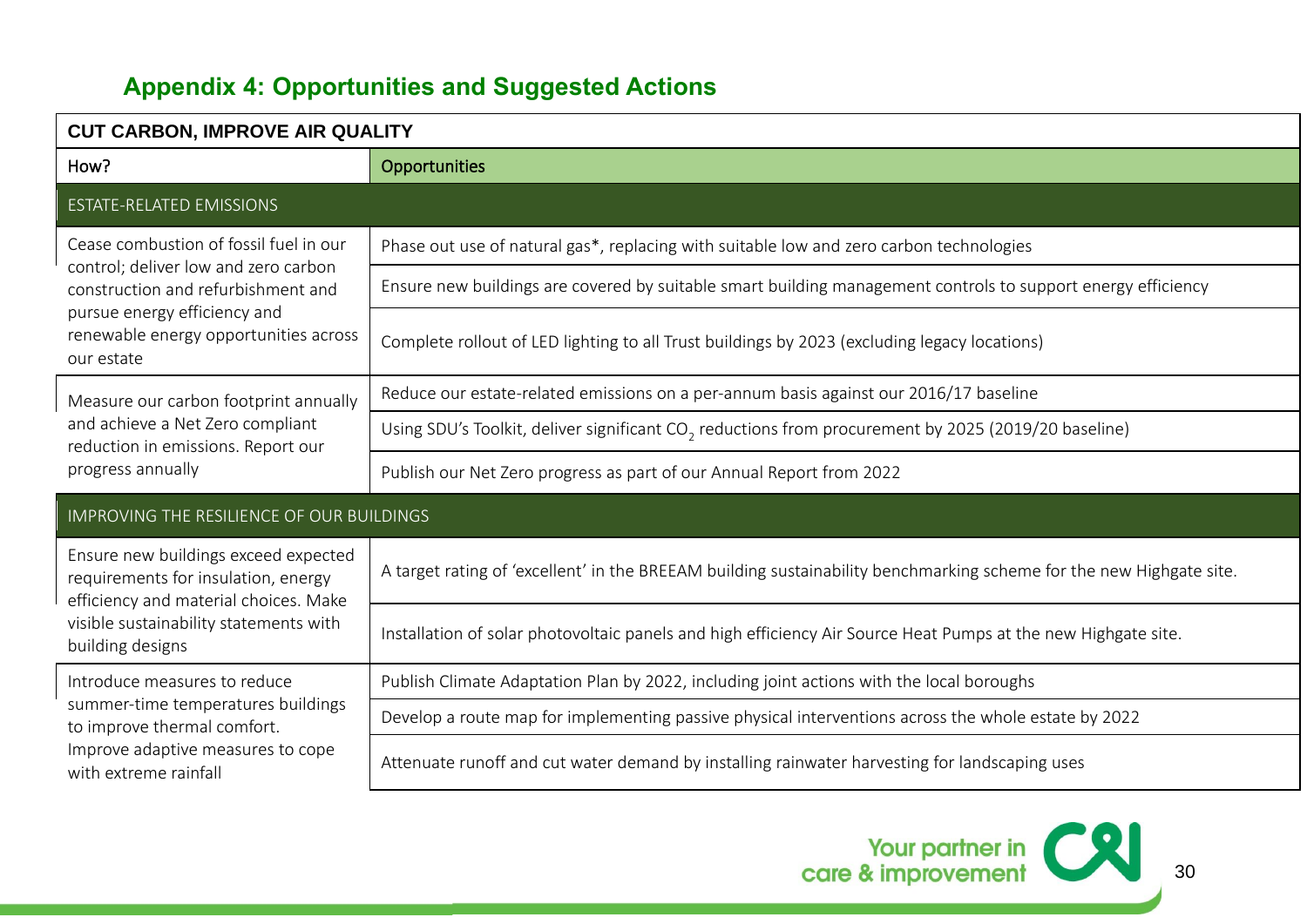| How?                                                                                                                           | Opportunities                                                                                                           |  |
|--------------------------------------------------------------------------------------------------------------------------------|-------------------------------------------------------------------------------------------------------------------------|--|
| <b>EMISSIONS FROM TRAVEL</b>                                                                                                   |                                                                                                                         |  |
| Convert our own vehicle fleet to zero<br>emissions                                                                             | Renew lease vehicles and/or procure trust-owned vehicles to be ultra-low emissions by 2025                              |  |
|                                                                                                                                | Ensure reliable access to charging infrastructure for trust, visitors, and staff vehicles across the estate by 2022     |  |
| Influence vehicle use for deliveries                                                                                           | Explicit credit for use of zero emissions vehicles included in supplier assessment process by 2022                      |  |
| through our contracts                                                                                                          | Engage with relevant suppliers on future electric delivery options (including use of e-cargo bikes) by 2022             |  |
| Minimise emissions from building and<br>construction projects                                                                  | Contractors required to sign up to achieve 'beyond best practice' standards with the Considerate Constructors<br>Scheme |  |
| ACTIVE TRAVEL AND AIR QUALITY INITIATIVES                                                                                      |                                                                                                                         |  |
| Ensure our actions support London and<br>borough strategies and plans to improve<br>local air quality                          | Seek opportunities to participate in local government or NHS-led local air quality action groups                        |  |
| Maximise and continue to promote                                                                                               | Provide adequate cycling facilities (showers, lockers etc.) across our sites.                                           |  |
| active travel through our Travel Plan,<br>including by improving cycling and<br>walking friendly measures across our<br>estate | 1 secure cycle parking space per 5 building occupiers, plus 1 standard cycle parking space per 20 site visitors         |  |
|                                                                                                                                | Raise upper limit of cycle to work scheme to enable staff members to realistically choose e-bikes                       |  |
|                                                                                                                                | Produce a business case for an electric pool bike scheme for staff in 2022                                              |  |
| Encourage staff to use zero emission<br>options                                                                                | Join e-vehicle salary sacrifice scheme to allow staff members to choose electric vehicles                               |  |

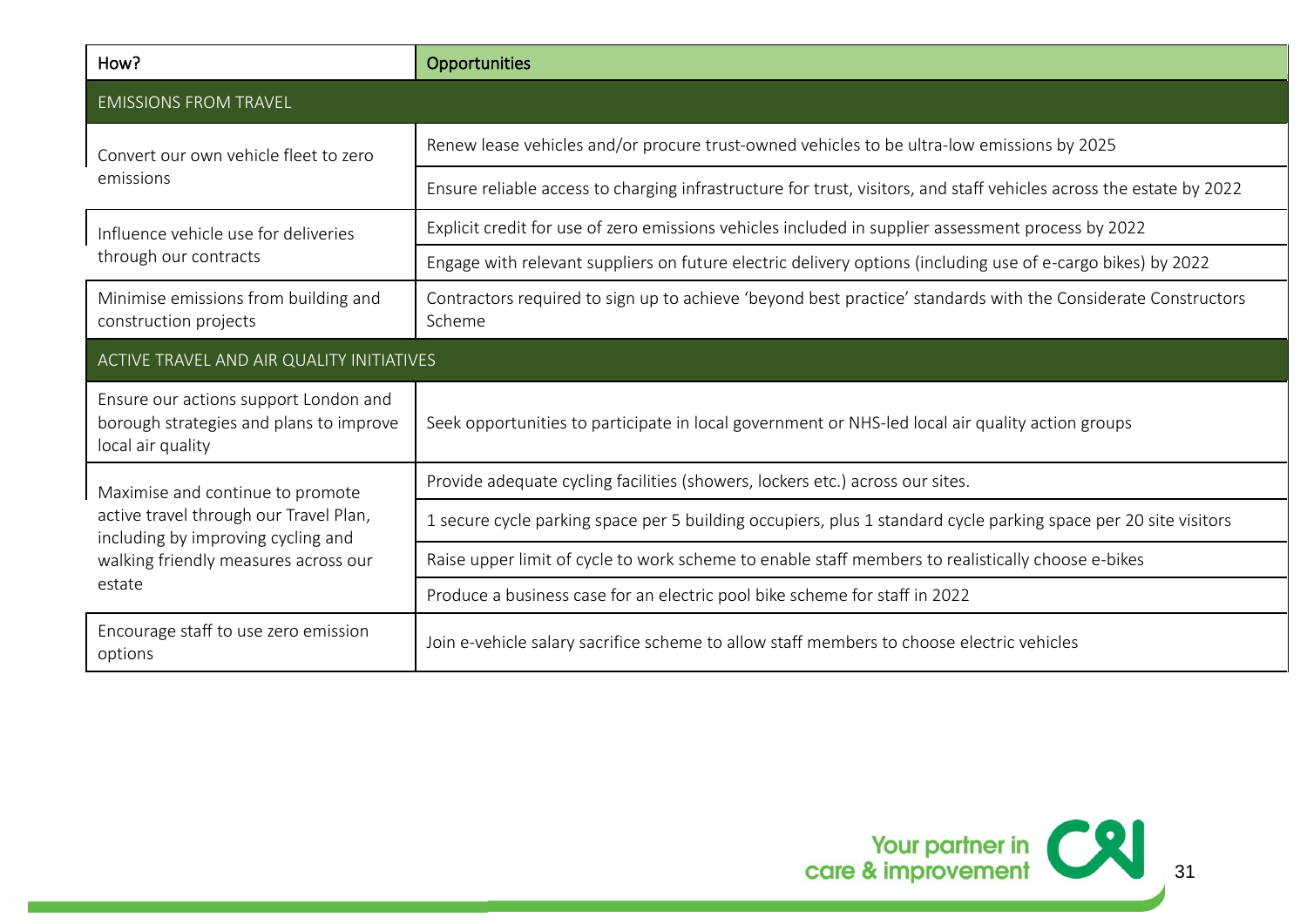| <b>SUSTAINABLE MODELS OF CARE</b>                                                                         |                                                                                                                                                                                                                              |
|-----------------------------------------------------------------------------------------------------------|------------------------------------------------------------------------------------------------------------------------------------------------------------------------------------------------------------------------------|
| How?                                                                                                      | Opportunities                                                                                                                                                                                                                |
| <b>EMPHASIS ON PREVENTION</b>                                                                             |                                                                                                                                                                                                                              |
| Understand the barriers towards issues<br>of housing, finance, education, and<br>isolation.               | Work with service user groups and staff to establish common reasons for existing interventions breaking down, and<br>identify opportunities for new approaches, e.g., greater collaboration with local befriending services. |
|                                                                                                           | Expand on strategies for prevention of lengthy inpatient stays, such as those focused on reduction of violence and<br>aggression, or substance misuse on the wards.                                                          |
| <b>EMPOWER PATIENTS</b>                                                                                   |                                                                                                                                                                                                                              |
| Empower patients to understand their<br>mental illness and take action to<br>promote their mental health. | Expand on staff and patient knowledge of apps used to track symptoms associated with mental health conditions                                                                                                                |
|                                                                                                           | Make use of local social prescribing and peer mentor groups, with an emphasis on green care and nature-based<br>solutions such as Parks for Health                                                                           |
| ELIMINATE WASTEFUL ACTIVITY                                                                               |                                                                                                                                                                                                                              |
| Reduce waste from prescribing                                                                             | Work with pharmacy to reduce pharmaceutical waste from unnecessary prescriptions (e.g. TTAs, use of own<br>patient's home supply of medication when admitted where possible).                                                |
|                                                                                                           | Identify opportunities for recycling of pharmaceutical waste such as the MDI recycling scheme                                                                                                                                |
| Provide the highest value treatment                                                                       | Focus efforts on reducing polypharmacy among patients                                                                                                                                                                        |
| opportunities for patients                                                                                | Consider setting up a deprescribing clinic for community teams and GPs to refer into                                                                                                                                         |
| Lowest carbon-intensive treatment for<br>the greatest clinical benefit                                    | Expand use of telemedicine/psychology, where appropriate.                                                                                                                                                                    |
| Embed new information when<br>available                                                                   | Share information on the carbon impact of different treatment choices to clinicians via teaching and training                                                                                                                |

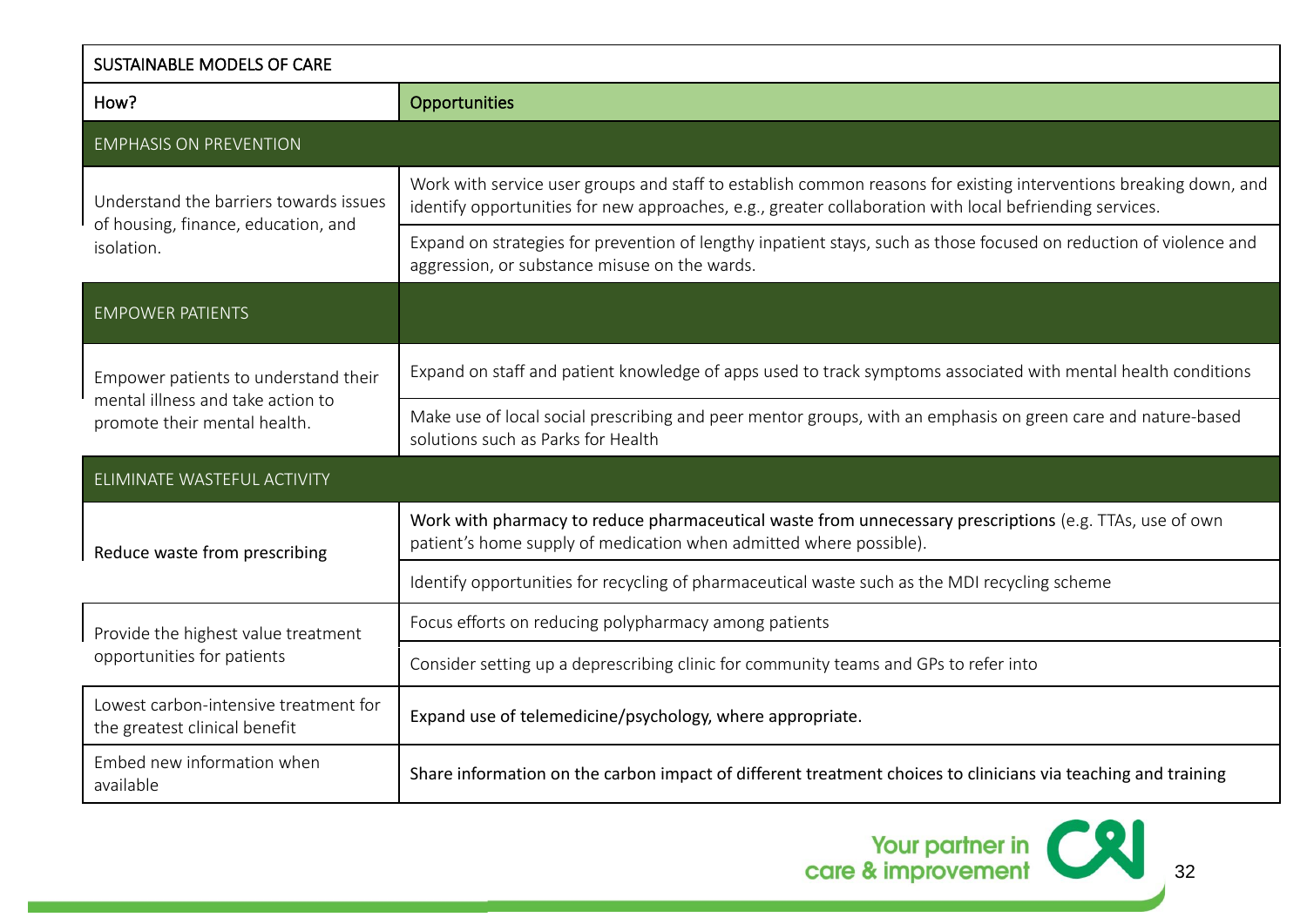| <b>WASTE AND RESOURCES</b>                                                                                                                                          |                                                                                                                                                                               |  |
|---------------------------------------------------------------------------------------------------------------------------------------------------------------------|-------------------------------------------------------------------------------------------------------------------------------------------------------------------------------|--|
| How?                                                                                                                                                                | <b>Opportunities</b>                                                                                                                                                          |  |
| ZERO WASTE TO LANDFILL AND THE CIRCULAR ECONOMY                                                                                                                     |                                                                                                                                                                               |  |
| Promote and apply the waste<br>hierarchy and maintain legal                                                                                                         | Conduct a materials audit during 2022 (include a focus on PPE (Personal Protective Equipment) considering Covid-19<br>related demand and disposal). Set target for reduction. |  |
| compliance, and safe and healthy                                                                                                                                    | Zero waste to landfill by 2030, with an interim target to reduce waste to landfill by 50% by 2025 (19/20 baseline)                                                            |  |
| facilities on an ongoing basis                                                                                                                                      | Recycle 50% of total remaining waste by 2022 and 80% by 2030                                                                                                                  |  |
| Enhance the supporting recycling<br>infrastructure                                                                                                                  | Upgrade collection points and signage with consistent segregation across clinical, office and communal areas from 2022                                                        |  |
| WATER EFFICIENCY AND AWARENESS                                                                                                                                      |                                                                                                                                                                               |  |
| Improve leak detection                                                                                                                                              | Undertake a leak detection survey, Installing leak detection equipment where possible by the end of 2022                                                                      |  |
| Incorporate water efficient<br>appliances and equipment across<br>our estate and consider rainwater<br>harvesting and greywater recycling<br>systems where possible | 80% potable water use reduction by 2022 (2014/15 baseline) in new builds. Seek to reduce across existing estate.                                                              |  |
|                                                                                                                                                                     | At the point of asset renewal, procure the most water efficient replacement that is affordable.                                                                               |  |
|                                                                                                                                                                     | Provide a costed business case for rainwater or greywater systems for construction/major refurb projects above<br>£500,000                                                    |  |
| SINGLE USE PLASTIC                                                                                                                                                  |                                                                                                                                                                               |  |
| Phase out of unnecessary single use                                                                                                                                 | Conduct a review of single use plastics across our entire operation, with recommendations for minimisation                                                                    |  |
| plastic                                                                                                                                                             | Phase out purchase of bottled water (except for clinical and emergency use) by the end of 2022                                                                                |  |
| Comply with the NHS Plastics<br>Pledge                                                                                                                              | Remove all plastic (non-clinical) straws, cups, stirrers, and cutlery from our buildings (including suppliers) by the end of<br>2022                                          |  |

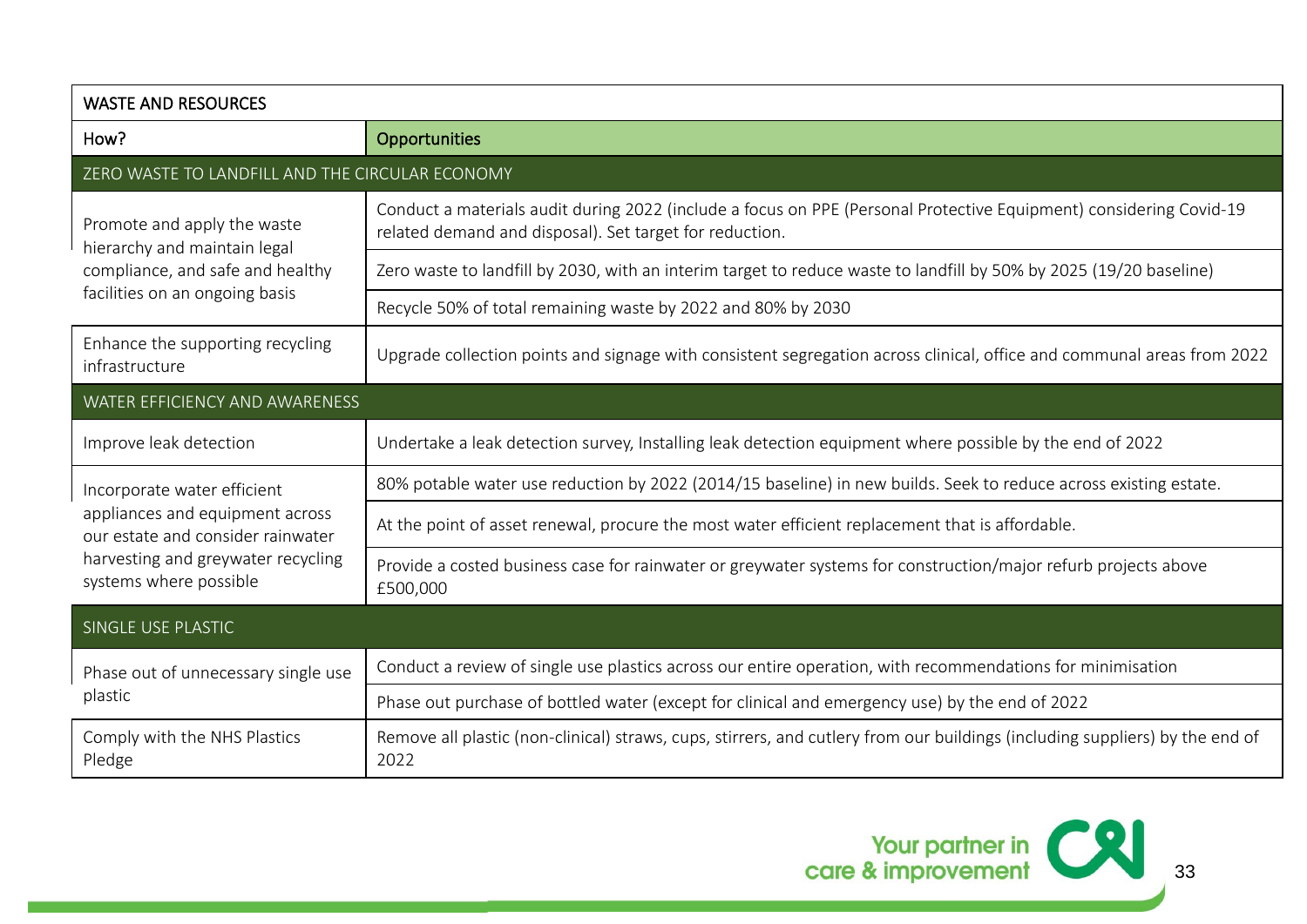| <b>SUPPORTING NATURE'S RECOVERY</b>                                                                                                   |                                                                                                                                                                                                                                 |  |
|---------------------------------------------------------------------------------------------------------------------------------------|---------------------------------------------------------------------------------------------------------------------------------------------------------------------------------------------------------------------------------|--|
| How?                                                                                                                                  | Opportunities                                                                                                                                                                                                                   |  |
| INCORPORATE NATURE AND GREEN DESIGN ELEMENTS THROUGHOUT OUR ESTATE                                                                    |                                                                                                                                                                                                                                 |  |
| Building and estates integrated habitat                                                                                               | All suitable estates project above £200,000 in size will incorporate at least one wildlife feature, such as integrated<br>structural bee blocks, bat, or bird nesting boxes, with ecological advice taken for projects over £1m |  |
|                                                                                                                                       | Seek to incorporate green walls or roofs on projects over £1m, subject to design advice                                                                                                                                         |  |
| Use of meanwhile spaces                                                                                                               | For major construction projects, require a schedule of space availability that can be employed for temporary staff<br>or community-led 'meanwhile space' activities such as horticultural or wildlife projects                  |  |
|                                                                                                                                       | Seek to specify micro-scale green infrastructure such as green roofed cycle storage facilities (such as Green Rooff<br>Shelters) or micro-scale integrated planters for cycle security (see for example Camden-based PlantLock) |  |
| Management of landscape contracts and<br>spaces                                                                                       | In landscape contracts we require zero use of chemical herbicides or other harmful chemicals from 2022                                                                                                                          |  |
|                                                                                                                                       | Only mow verges and lawns, when necessary, to promote biodiversity of plant and insect life                                                                                                                                     |  |
| FACILITATE AND ENCOURAGE INITIATIVES WHICH PROMOTE GREEN INFRASTRUCTURE                                                               |                                                                                                                                                                                                                                 |  |
| Support for staff, service users and the<br>local community initiatives to protect and<br>enhance local green space and biodiversity. | Identify spaces for staff/community urban horticulture projects – spaces of $1m^2$ and above are suitable                                                                                                                       |  |
|                                                                                                                                       | Produce a map of potential locations and communicate the opportunity to agreed stakeholder groups                                                                                                                               |  |
|                                                                                                                                       | Ensure a responsible officer is in place to provide necessary co-ordination by 2022                                                                                                                                             |  |
| Commit to third-party campaigns to<br>promote nature and the role of nature in<br>protecting and improving health                     | Support the London National Park City initiative and communicate it in internal newsletters                                                                                                                                     |  |

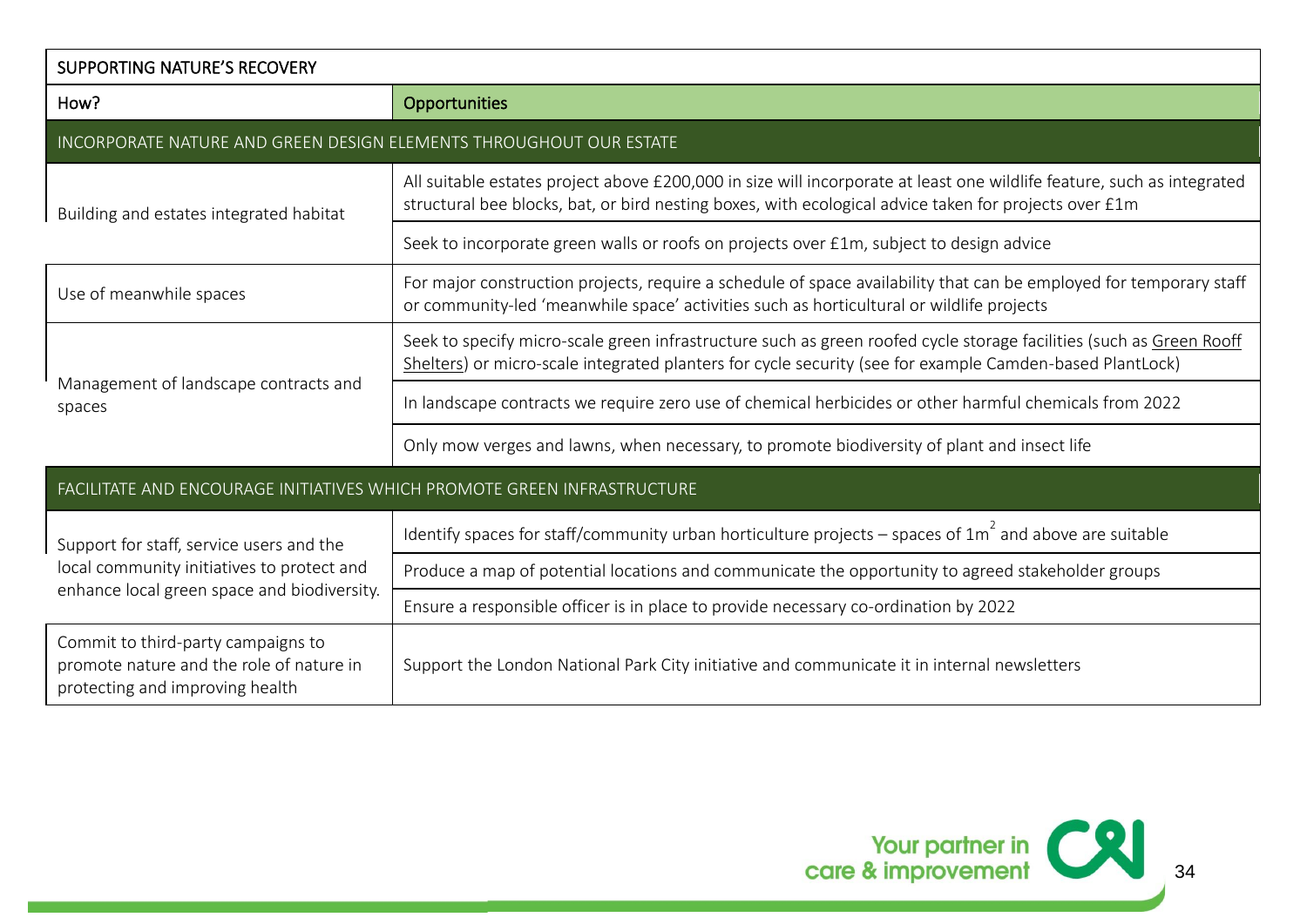| PARTNERSHIP WORKING                                                                                                                                                                          |                                                                                                                                                                                                                                                                                                                               |  |
|----------------------------------------------------------------------------------------------------------------------------------------------------------------------------------------------|-------------------------------------------------------------------------------------------------------------------------------------------------------------------------------------------------------------------------------------------------------------------------------------------------------------------------------|--|
| How could we achieve this?                                                                                                                                                                   | Opportunities                                                                                                                                                                                                                                                                                                                 |  |
| Nature-based health and wellbeing                                                                                                                                                            |                                                                                                                                                                                                                                                                                                                               |  |
| Increasing and diversifying access to<br>nature-based community assets and<br>services - contributing to their<br>development and maintenance for all as a<br>result of our support          | Referrals to varied nature-based opportunities, such as volunteering in parks and nature reserves, are increased                                                                                                                                                                                                              |  |
| Resilience to climate change impacts                                                                                                                                                         |                                                                                                                                                                                                                                                                                                                               |  |
| Increasing the capacity of all our people to<br>stay well and maintain good mental health<br>in extreme weather                                                                              | Partnerships with stakeholders supporting local communities e.g. the SHINE Team at Islington Council whose<br>services include a severe weather broadcast system and telephone check-up service to reach vulnerable<br>residents                                                                                              |  |
| Living well in the community                                                                                                                                                                 |                                                                                                                                                                                                                                                                                                                               |  |
| Broadening our local partnerships to create<br>more responsive and diverse community-<br>based opportunities to live well and aid<br>recovery through social and environmental<br>connection | A strategic approach to our collaboration with Primary Care Networks and social prescribing link-workers to<br>provide increasingly varied prevention and recovery support in community settings (such as at the Caversham<br>Practice's Listening Space)                                                                     |  |
|                                                                                                                                                                                              | Further development of our partnership with the Camden and Islington public health team to maximise the<br>benefits for our service users and carers of the Parks for Health programme                                                                                                                                        |  |
|                                                                                                                                                                                              | A strategy for collaboration with the local voluntary and community sector to provide increasingly varied<br>prevention and recovery support through engagement with nature and action on the climate and nature<br>emergencies e.g. Think & Do Camden, parks groups, health walks, Kentish Town, and Freightliner city farms |  |

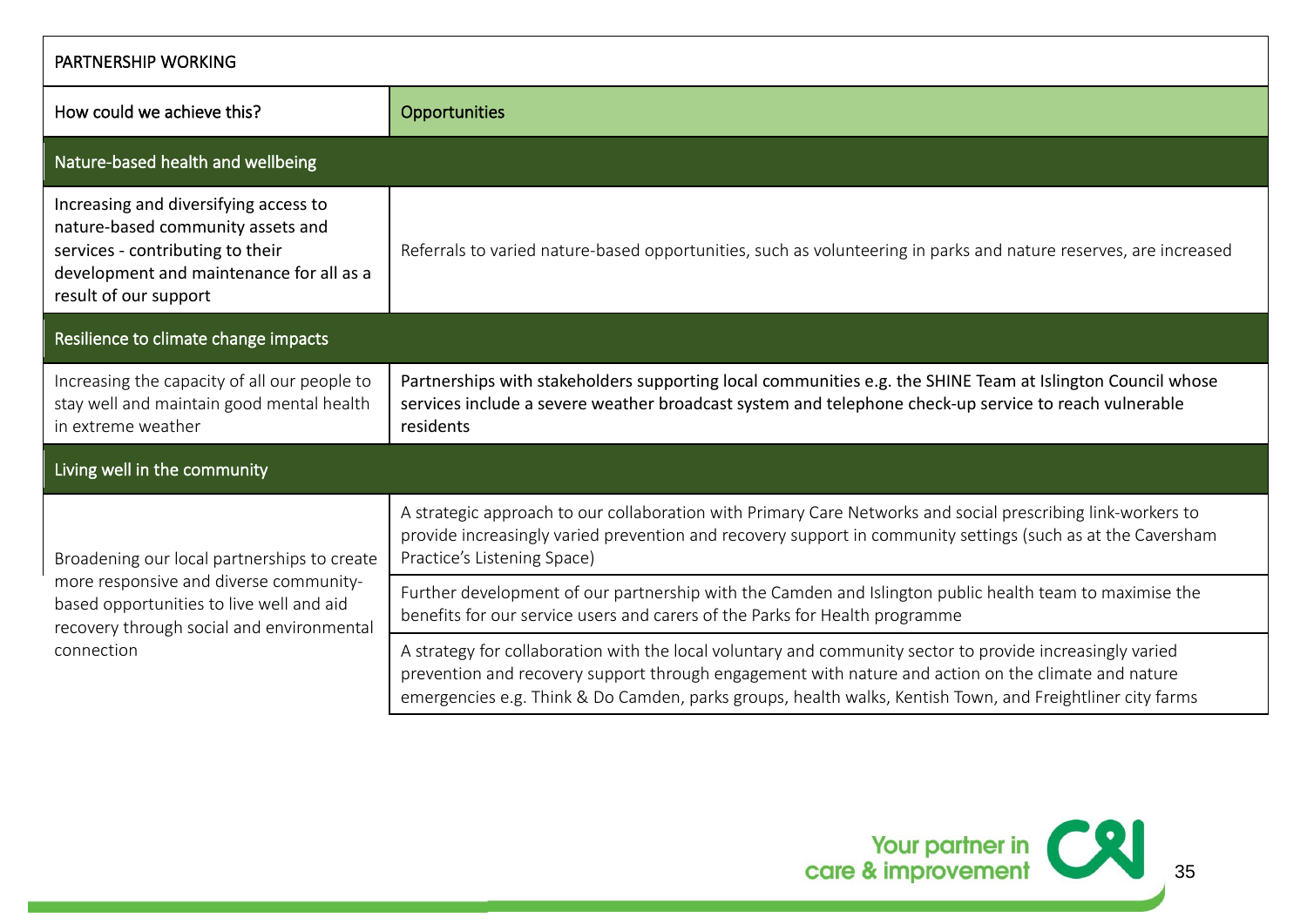| <b>RESEARCH AND INNOVATION</b>                                                                                                                    |                                                                                                                                                                                                                                                                                                                    |  |
|---------------------------------------------------------------------------------------------------------------------------------------------------|--------------------------------------------------------------------------------------------------------------------------------------------------------------------------------------------------------------------------------------------------------------------------------------------------------------------|--|
| How could we achieve this?                                                                                                                        | <b>Interventions</b>                                                                                                                                                                                                                                                                                               |  |
| Sustainability research and innovation                                                                                                            |                                                                                                                                                                                                                                                                                                                    |  |
| Incentivising and supporting staff, service<br>users and carers to engage in sustainability<br>research and develop sustainability QI<br>projects | QI projects increasingly address environmental sustainability for improved care                                                                                                                                                                                                                                    |  |
|                                                                                                                                                   | C&I staff initiate and engage in research/research collaborations linking mental health and sustainability                                                                                                                                                                                                         |  |
| Learning from others and sharing our own<br>good practice.                                                                                        | Training and development plans for staff at all levels and across divisions include participation in learning<br>opportunities with health and care peers and sustainable health and care expert organisations e.g. Q<br>Community special interest group, Centre for Sustainable Healthcare Sustainability School |  |
| Using our influence to stimulate<br>sustainability research and good practice<br>development for mental health care and<br>improvement            | Opportunities are explored with UCL Partners (and partner members) to fund, deliver and evaluate research and<br>practice in sustainable mental healthcare                                                                                                                                                         |  |
|                                                                                                                                                   | Making the case to North London Partners for sustainability research and improvement across the STP footprint                                                                                                                                                                                                      |  |
| Reduce negative environmental impact of research and QI activities                                                                                |                                                                                                                                                                                                                                                                                                                    |  |
| Identifying and implementing guidelines<br>(appropriate to Trust) for minimising<br>environmental impacts of research                             | Implement identified guidelines in our own research and QI protocols and delivery e.g. NIHR Carbon Reduction<br>Guidelines https://www.nihr.ac.uk/documents/the-nihr-carbon-reduction-guidelines/21685                                                                                                             |  |
|                                                                                                                                                   | Ensure commitment to sustainability guidelines by our research partners                                                                                                                                                                                                                                            |  |

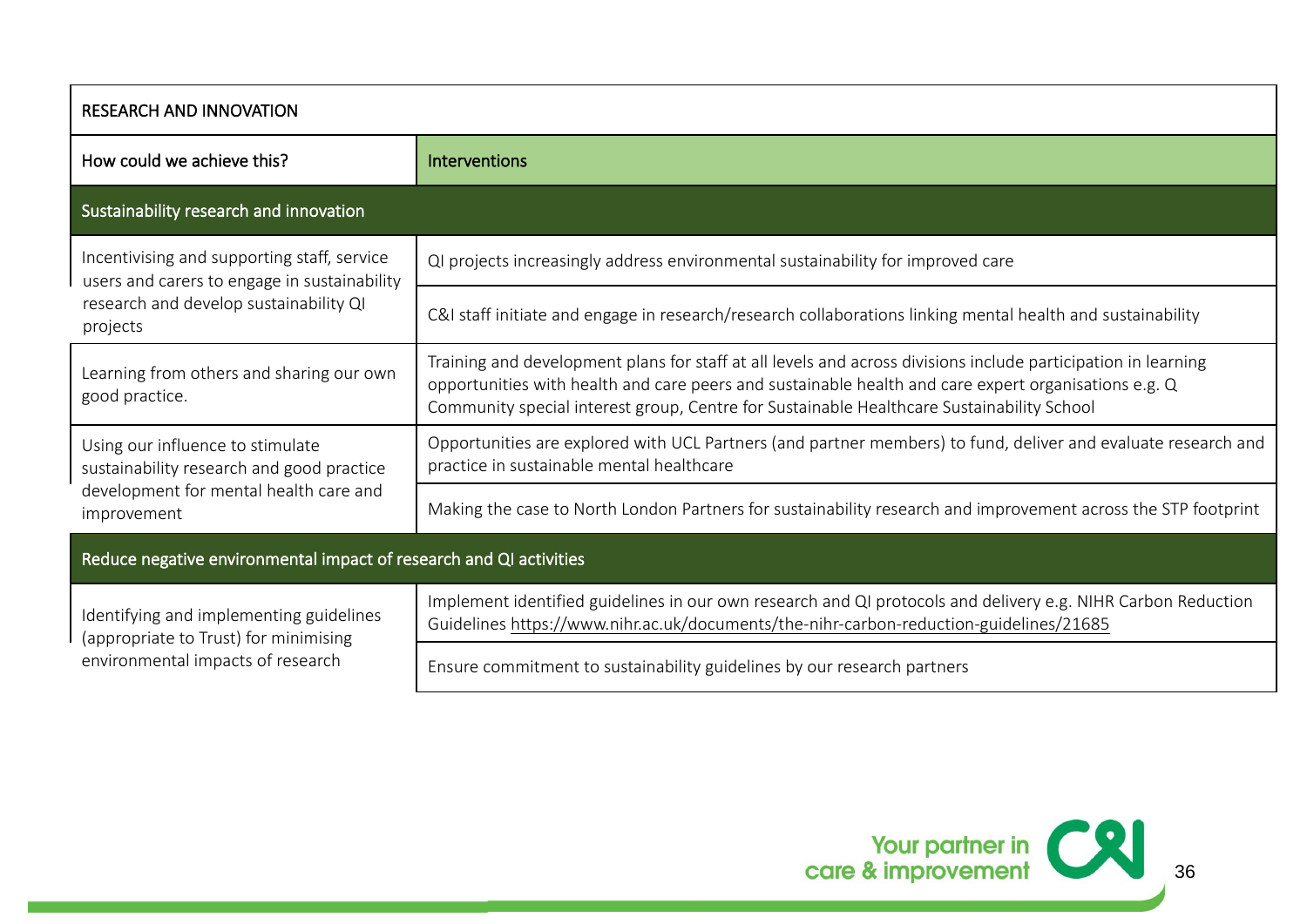| <b>CULTURE AND BEHAVIOUR</b>                                                                                                                                           |                                                                                                                                                                                                                                |
|------------------------------------------------------------------------------------------------------------------------------------------------------------------------|--------------------------------------------------------------------------------------------------------------------------------------------------------------------------------------------------------------------------------|
| How could we achieve this?                                                                                                                                             | Opportunities                                                                                                                                                                                                                  |
| Governance and engagement                                                                                                                                              |                                                                                                                                                                                                                                |
| Establishing a Green Plan governance<br>structure with clear lines of<br>accountability and responsibilities at<br>every level of the organisation                     | Put a Green Plan Governance structure in place, including board level champion (as described under 'Net Zero')                                                                                                                 |
|                                                                                                                                                                        | Set up a Green champions network for staff and service users with the necessary agency to deliver environmental<br>initiatives, advocating sustainable behaviours and supporting learning (or merge with Green Plan Committee) |
| Providing sustainability leadership and<br>engagement opportunities across<br>every aspect of work, making it as easy<br>as possible for people to play their<br>part. | Provide diverse opportunities for involvement in improving our sustainability, at different levels of the organisation<br>and with varying degrees of commitment required. E.g. gardening club for staff wellbeing             |
|                                                                                                                                                                        | Involve champions, service users and others in co-producing organisational development plans and delivering<br>training                                                                                                        |
|                                                                                                                                                                        | Facilitate opportunities for staff, service users and carers to engage in local environmental volunteering                                                                                                                     |
| Organisational development                                                                                                                                             |                                                                                                                                                                                                                                |
| Incorporating a sustainability education<br>and capacity building programme in<br>our organisational development and<br>training offer.                                | Embed sustainability in induction, training, and development plans for everyone.                                                                                                                                               |
|                                                                                                                                                                        | Learn from and involve others with sustainability and health expertise, including service users and local communities.<br>E.g. Health Foundation Anchor Institution Learning Network (launching Autumn 2020)                   |
|                                                                                                                                                                        | Engage in local partnerships to contribute our own experience and learn from others e.g. Camden Climate Change<br>Alliance, Islington Council's Zero Carbon Steering Group (invited)                                           |

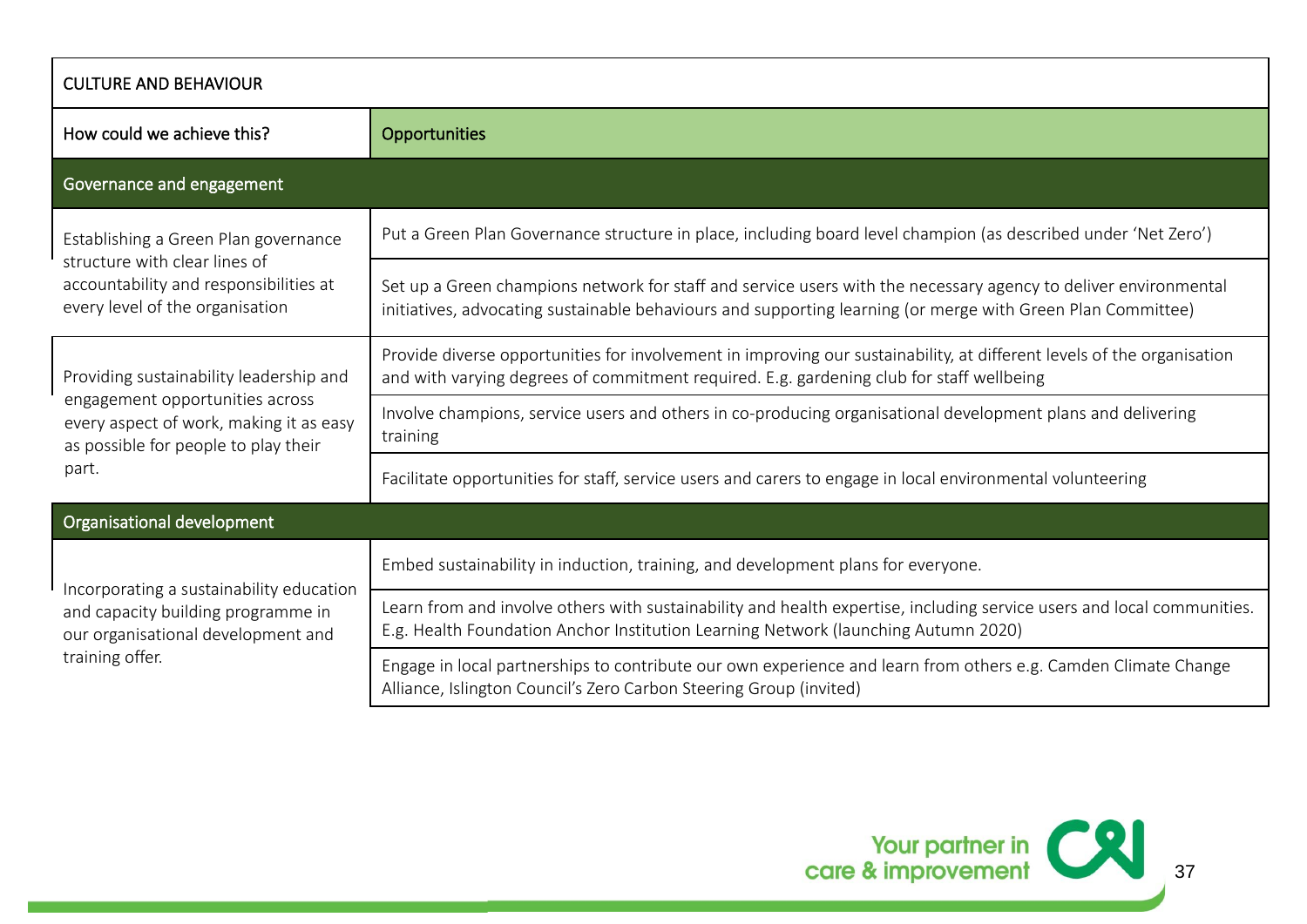| How could we achieve this?                                                                                                                                                                                                                             | Opportunities                                                                                                                                         |
|--------------------------------------------------------------------------------------------------------------------------------------------------------------------------------------------------------------------------------------------------------|-------------------------------------------------------------------------------------------------------------------------------------------------------|
| Communications                                                                                                                                                                                                                                         |                                                                                                                                                       |
| Implementing a comprehensive<br>communications strategy raising<br>awareness of the Green Plan and<br>engagement opportunities internally<br>and externally and promoting self-care<br>through nature connection at the Trust<br>and in the community. | Publish regular Green Plan updates within staff, service user and member communications, raising awareness and<br>promoting engagement opportunities  |
|                                                                                                                                                                                                                                                        | Provide regular updates to stakeholders e.g. patient groups and invite occasional local press features e.g. on green<br>credentials of new facilities |
| Reduce emissions from servers and<br>storage of data                                                                                                                                                                                                   | Move all data for storage in The Cloud where this provides for a carbon saving.                                                                       |
|                                                                                                                                                                                                                                                        | Cease all storage of paper records by digitising historical records currently stored at Iron Mountain by 2023.                                        |
|                                                                                                                                                                                                                                                        | Permit clinicians to go truly paperless by switching to electronic communication only for clinical information by 2023.                               |
| Foster a culture of digital healthcare<br>provision                                                                                                                                                                                                    | Enable staff members to feel confident in delivering telemedicine where appropriate by running literacy sessions on<br>platforms available.           |
|                                                                                                                                                                                                                                                        | Support staff to meet virtually and to make use of video conferencing platforms for meetings and teaching sessions.                                   |
|                                                                                                                                                                                                                                                        | Develop staff and patient confidence in the use of self-monitoring apps                                                                               |
|                                                                                                                                                                                                                                                        | Continue to progress towards digital prescribing and greater integration with local pharmacies                                                        |
|                                                                                                                                                                                                                                                        | Develop opportunities for greater use of health informatics to better target the needs of our population                                              |

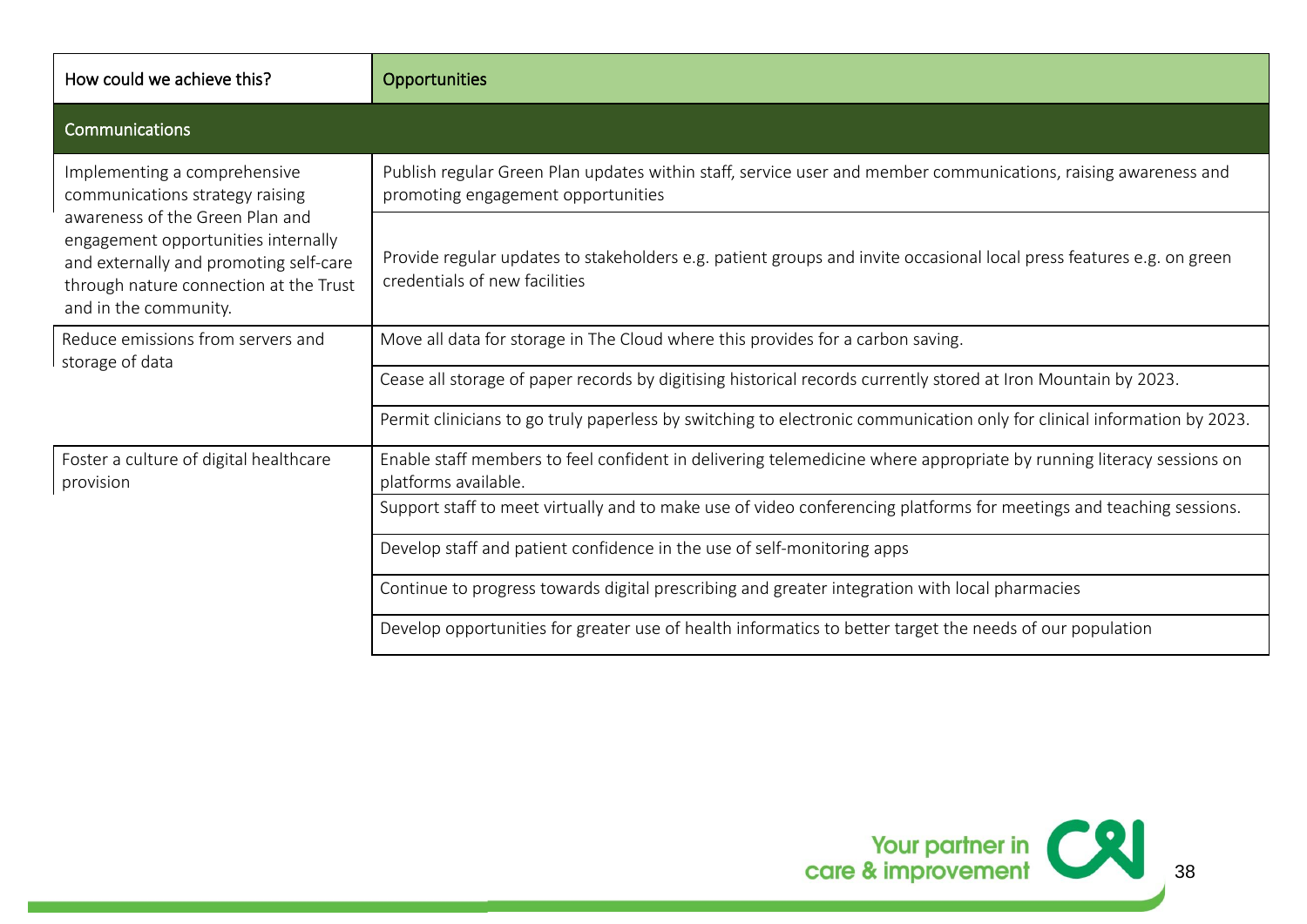| <b>FINANCE AND RISK</b>                                                                                                                                                                  |                                                                                                                                                                                                                                                                                |
|------------------------------------------------------------------------------------------------------------------------------------------------------------------------------------------|--------------------------------------------------------------------------------------------------------------------------------------------------------------------------------------------------------------------------------------------------------------------------------|
| How?                                                                                                                                                                                     | Opportunities                                                                                                                                                                                                                                                                  |
| Financial management, procurement, and investment                                                                                                                                        |                                                                                                                                                                                                                                                                                |
| Pursue opportunities for financial savings<br>with sustainability co-benefits<br>and support Trust staff seeking to identify<br>external funding to enable<br>sustainability initiatives | Employ life cycle assessment to consider longer payback periods for projects which help the Trust to achieve its<br>sustainability targets                                                                                                                                     |
|                                                                                                                                                                                          | Provide guidance to trust staff on sources of external funding and maintain a record of opportunities and<br>applications                                                                                                                                                      |
| Incorporate sustainability considerations in<br>our procurement processes to achieve<br>positive outcomes in our supply chain.                                                           | Include specific sustainability clauses in contracts (where appropriate)                                                                                                                                                                                                       |
|                                                                                                                                                                                          | Encourage spend with local suppliers where this is likely to result in positive social or environmental outcomes,<br>actively seeking to support social enterprise                                                                                                             |
|                                                                                                                                                                                          | Establish minimum standards for service areas which pose a high risk to people or the environment (for example<br>deforestation, modern slavery, carbon emissions) – such as food and catering (e.g. Red Tractor, Rainforest Alliance);<br>timber, paper, and board (e.g. FSC) |
| Risk management                                                                                                                                                                          |                                                                                                                                                                                                                                                                                |
| Our risk management process will<br>routinely address environmental impacts<br>to our organisation and our stakeholders<br>and set out mitigating actions                                | Project management risk protocols should be updated to include routine consideration of Green Plan objectives                                                                                                                                                                  |
|                                                                                                                                                                                          | Sustainability risks should form a routine feature of our departmental risk registers and the quarterly risk scrutiny<br>process                                                                                                                                               |